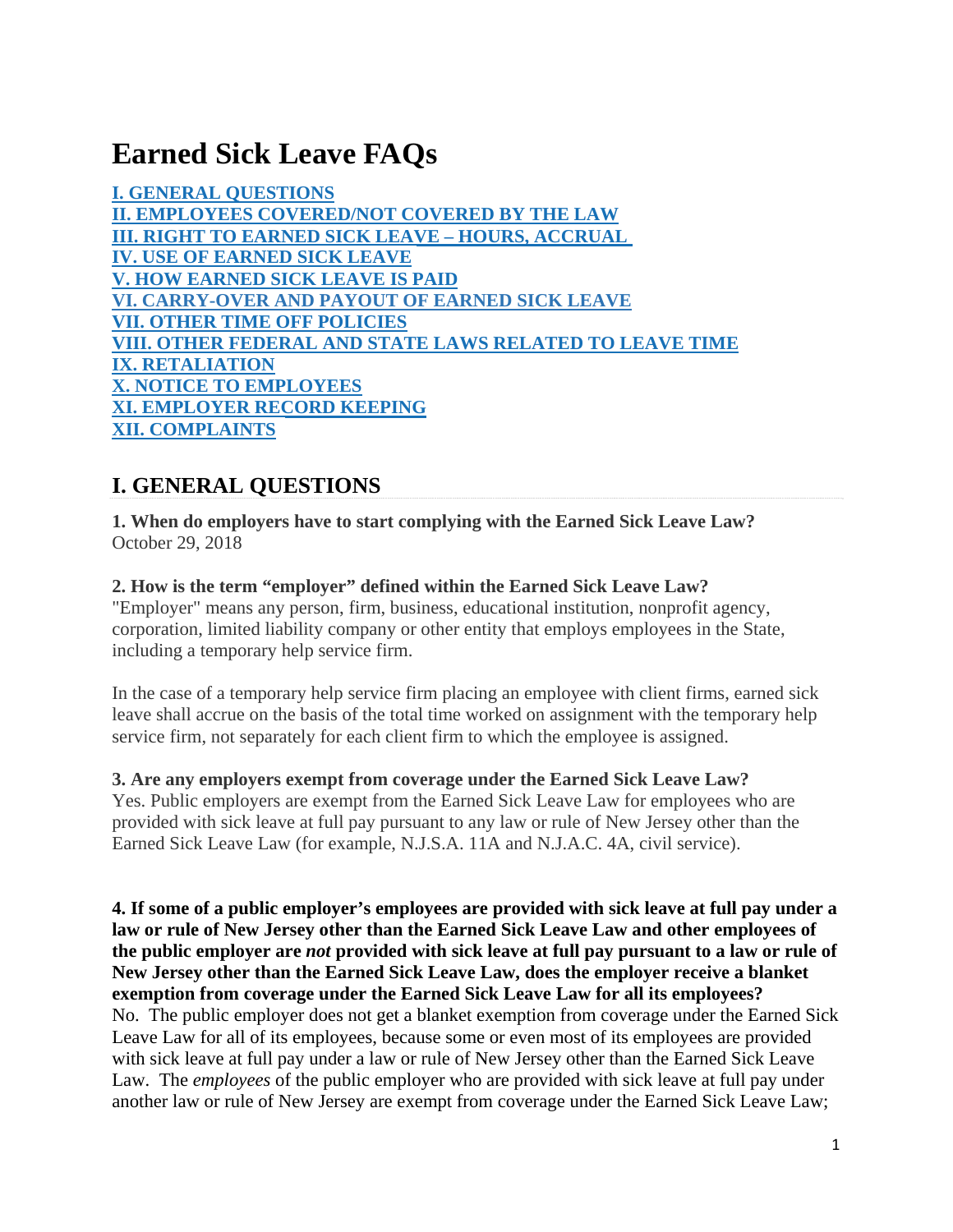however, the employees of the public employer who are *not* provided with sick leave at full pay under another law or rule of New Jersey are covered under the Earned Sick Leave Law and must be permitted to accrue/be advanced, use, be paid, carry-over or receive payout of earned sick leave in accordance with the requirements of the Earned Sick Leave Law.

**5. Are nonprofit employers exempt from coverage under the Earned Sick Leave Law?** No. Nonprofit employers are not exempt from coverage under the Earned Sick Leave Law. They must comply.

#### **6. Is there any minimum number of employees that an employer must have in order for its employees to be entitled to earned sick leave under the New Jersey Earned Sick Leave Law? For example, does the Earned Sick Leave Law only apply to those who work for an employer with more than 5 employees?**

No. There is no minimum number of employees that an employer must have in order for its employees to be entitled to earned sick leave under the Earned Sick Leave Law. Employers of every size are covered.

# **7. Must an employer based outside of New Jersey provide earned sick leave to employees who work in New Jersey?**

Yes. Out-of-state employers with employees in New Jersey must provide earned sick leave to its employees who work in New Jersey. See below at Section II, questions 4. and 5. for more information.

# **8. What is a "temporary help service firm?"**

The term "temporary help service firm" is defined within New Jersey law (specifically, N.J.S.A. 34:8-43) to mean "any person who operates a business which consists of employing individuals directly or indirectly for the purpose of assigning the employed individuals to assist the firm's customers in the handling of the customers' temporary, excess or special workloads, and who, in addition to the payment of wages or salaries to the employed individuals, pays federal social security taxes and State and federal unemployment insurance; carries worker's compensation insurance as required by State law; and sustains responsibility for the actions of the employed individuals while they render services to the firm's customers."

#### **9. When a temporary help service firm places a temporary employee with a client firm, who is responsible for ensuring compliance with the Earned Sick Leave law for that temporary employee?**

The temporary help service firm is the employer and is solely responsible for compliance with all of the provisions of the Earned Sick Leave Law relative to the temporary employee.

# **10. Other than the FAQs, what informational resources are available for employees and employers regarding the requirements of and compliance with the Earned Sick Leave Law?**

Following is a link to a rule proposal published by the Department:

https://nj.gov/labor/forms\_pdfs/Roles/Legal/FinalAdminDecisions/2018/prn2018095.pdf. For now, the rule text contained within the proposal may serve as guidance to employees and employers as to the Department's interpretation of the Earned Sick Law. Once the Department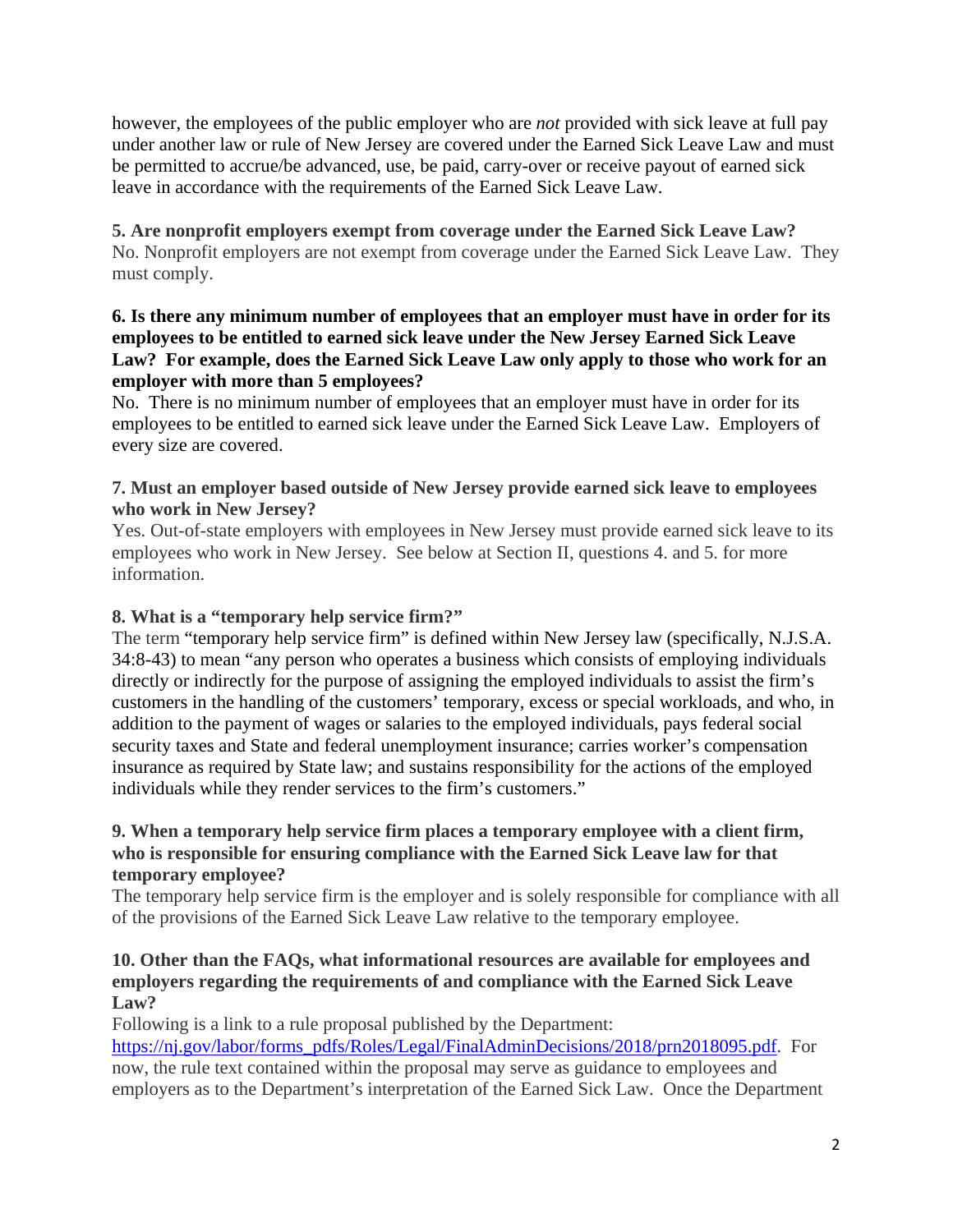adopts final rules on the subject of earned sick leave, those rules will have the force and effect of law and will become binding. If you are unable to find the answer(s) you are seeking within these FAQs, please consult the proposed rules.

For more information, please contact the Department's Division of Wage and Hour Compliance by telephone at 609-292-2305 or by email at wage.hour@dol.nj.gov.

#### **11. May an employer have a different benefit year for each employee based on that employee's anniversary date?**

No. The employer is required to establish a single benefit year for all employees.

**12. The Earned Sick Leave Law requires an employer to provide notice to the Commissioner (of the Department of Labor and Workforce Development) at least 30 calendar days prior to any proposed change in the benefit year. When the law goes into effect, is the employer also required to provide notice to the Commissioner of the initial establishment of a benefit year?** 

No. An employer need not provide notice to the Commissioner of the initial establishment of a benefit year. Notice to the Commissioner is required only for proposed changes in the benefit year.

# **II. EMPLOYEES COVERED/NOT COVERED BY THE LAW**

# **1. How is the term "employee" defined in the Earned Sick Leave law?**

"Employee" means an individual engaged in service for compensation to an employer in the business of the employer who performs that service in New Jersey.

# **2. Which employees are not covered by the Earned Sick Leave Law?**

Under the Earned Sick Leave Law, "Employee" does not include the following:

1. An individual engaged in service for compensation in the construction industry under contract pursuant to a collective bargaining agreement;

2. A per diem health care employee; or

3. A public employee who is provided with sick leave at full pay under any other law or rule of New Jersey.

# **3. Does the Earned Sick Leave Law apply to part-time and seasonal employees?**

Yes. The Earned Sick Leave Law makes no distinction for coverage between part-time or seasonal employees and full-time employees. All employees are covered.

**4. Does the Earned Sick Leave Law cover an employee who works for an employer that is located outside of New Jersey, but who performs all of his or her work in New Jersey?** Yes.

**5. Is an employee who works both within New Jersey and outside of New Jersey entitled to receive earned sick leave?**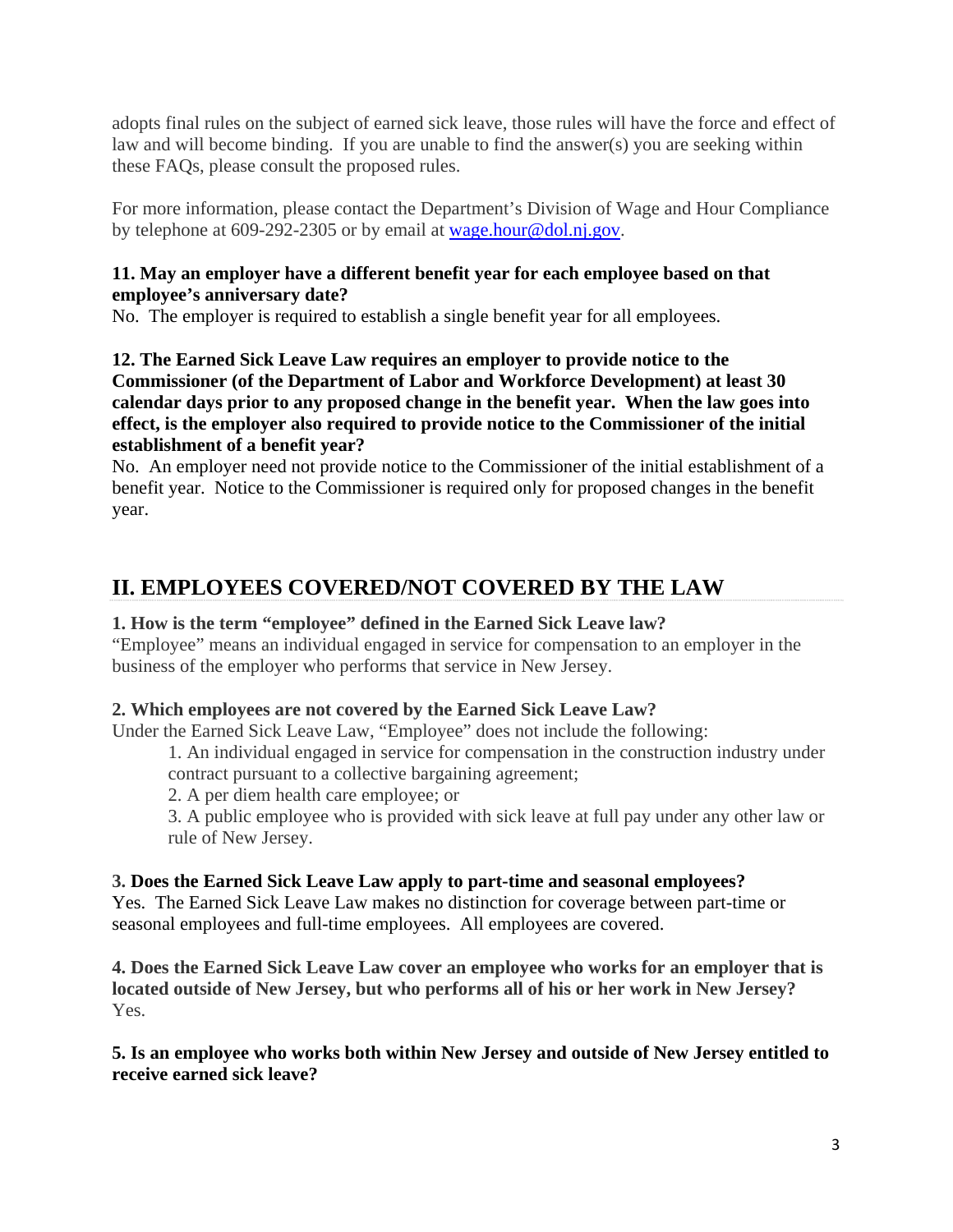It depends. The answer to the question depends largely on how much time the employee spends working in New Jersey. If the employee routinely performs some work in New Jersey and the employee's base of operations or the place from which such work is directed and controlled is in New Jersey, then the employee is entitled to receive earned sick leave under the Earned Sick Leave Law. This is the test applied by the Division on Civil Rights in its enforcement of the New Jersey Family Leave Act. The Department anticipates adopting the same approach through formal rulemaking.

# **6. When the employee who works both within New Jersey and outside of New Jersey is entitled to receive earned sick leave, because he or she routinely performs some work in New Jersey and the employee's base of operations or the place from which such work is directed and controlled is in New Jersey, is the employee entitled to all of the earned sick leave required under the law, or may the employer prorate the employee's earned sick leave entitlement based on the percentage of work performed in New Jersey?**

Once it is determined that the employee is covered under the Earned Sick Leave Law, he or she must receive all of the earned sick leave to which one is entitled under the law. The employee would not be permitted to prorate the employee's earned sick leave entitlement based on the percentage of work performed in New Jersey.

# **7. Do the same principles as expressed in 6. above relative to employees who work both within New Jersey and outside of New Jersey apply to a telecommuter who works both from home in New Jersey and for his or her employer on site in another state?**

Yes. The telecommuter who routinely performs some work in New Jersey is entitled to full earned sick leave coverage under the Earned Sick Leave Law so long as the employee's base of operations or the place from which such work is directed and controlled is in New Jersey. The telecommuter who performs all of his or her work in New Jersey will always be entitled to full earned sick leave coverage under the law.

# **8. Are independent contractors covered by the Earned Sick Leave Law?**

No. Workers properly classified as independent contractors are not covered.

The test to determine whether a worker is an employee (and therefore covered under the Earned Sick Leave Law) or an independent contractor (and therefore not covered) will be the "ABC" test found within New Jersey's Unemployment Compensation Law.

#### **9. If an employee believes his or her employer misclassified him or her as an independent contractor and he or she is entitled to earned sick leave, can he or she file a complaint with the Department of Labor?**

Yes. Any employee who believes he or she has been misclassified as an independent contractor may file a complaint with the Division of Wage and Hour Compliance within the Department of Labor and Workforce Development. The Division of Wage and Hour Compliance will investigate and make a determination as to whether or not the individual is covered by the Earned Sick Leave Law. For more information regarding the filing of complaints, see Section XII below.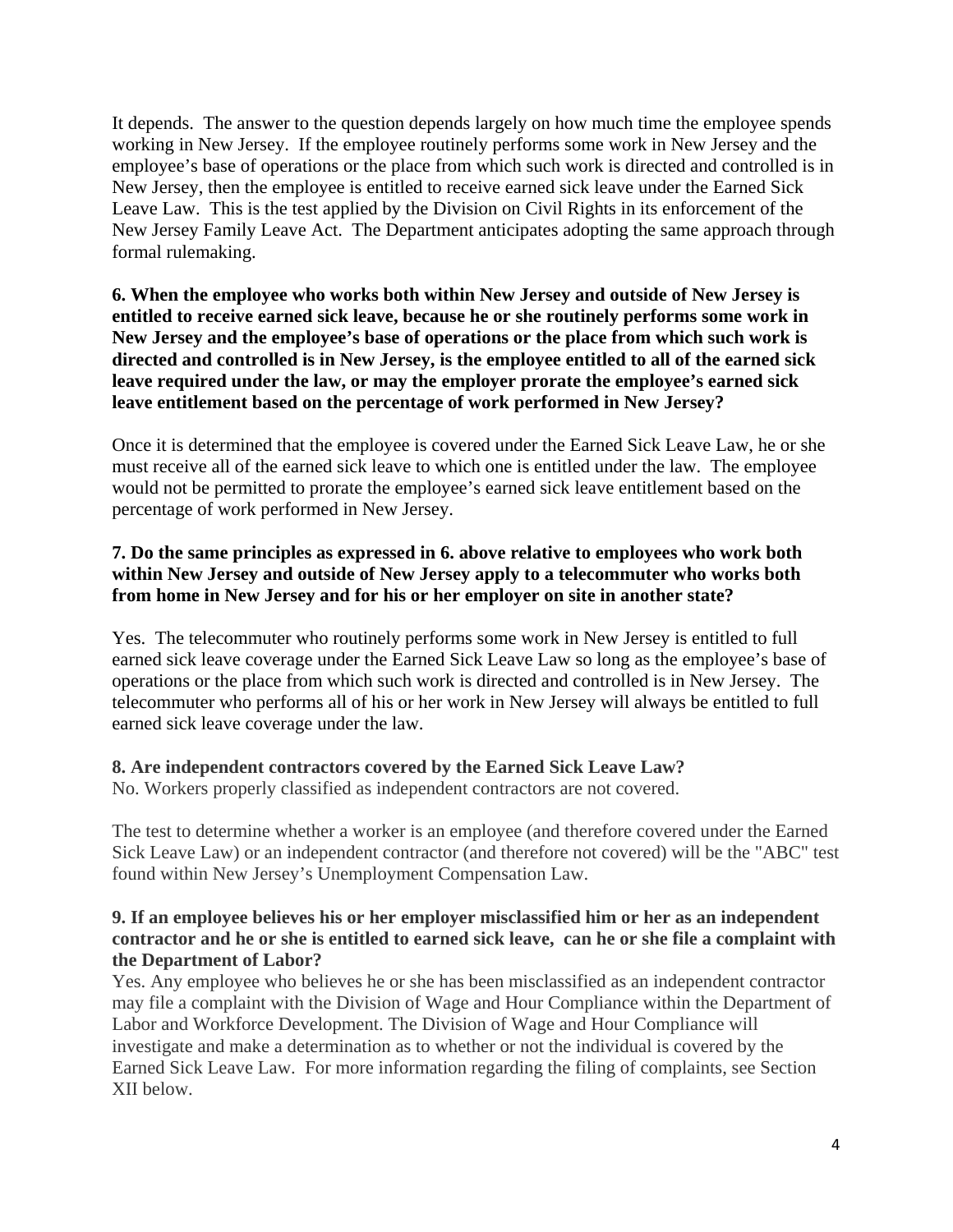#### **10. Are supervisors and managers covered by the Earned Sick Leave Law?** Yes.

# **11. Does an employer have to provide earned sick leave to employees who also work for other, unrelated employers?**

Yes. Assuming that the employee is eligible to accrue earned sick leave from each employer, each employer must separately provide the employee with earned sick leave.

# **III. RIGHT TO EARNED SICK LEAVE – HOURS, ACCRUAL**

# **1. When do employees begin to accrue earned sick leave?**

For an employee who commences employment on or before October 29, 2018, earned sick leave shall begin to accrue no later than October 29, 2018.

For an employee who commences employment after October 29, 2018, earned sick leave shall begin to accrue on the date the employment commences.

#### **2. How much earned sick leave do employers have to give employees?**

The employer is not required to permit the employee to accrue more than 40 hours of earned sick leave in any benefit year.

# **3. How does earned sick leave accrual work under the Earned Sick Leave Law?**

For every 30 hours worked, the employee shall accrue one hour of earned sick leave.

#### **4. How does an employer calculate the accrual of earned sick leave for an employee whose hours of work the employer does not ordinarily track, because the employee is exempt from overtime requirements under either the Federal Fair Labor Standards Act (FLSA) or the New Jersey Wage and Hour Law (NJWHL)?**

Where the employer does not ordinarily record the hours worked by an employee because the employee is exempt from overtime requirements under either the FLSA or the NJWHL, the employer may either, (a) begin recording the actual hours worked for that employee for the purpose of calculating earned sick leave accrual, or (b) presume, solely for the purpose of calculating earned sick leave accrual, that the employee works 40 hours per week.

#### **5. If the employer opts to use the accrual method, must an employee work 30 hours in a given week in order to accrue one hour of earned sick leave, or is the employee entitled to the accrual of one hour of earned sick leave for every 30 hours worked, including when those 30 hours are worked over multiple workweeks? For example, if an employee works 10 hours one week and 20 hours the next, is he or she entitled to accrual of one hour of earned sick leave or no hours of earned sick leave?**

An employee is entitled to accrue one hour of earned sick leave for every 30 hours worked, regardless of whether those 30 hours are worked during a single workweek or over the course of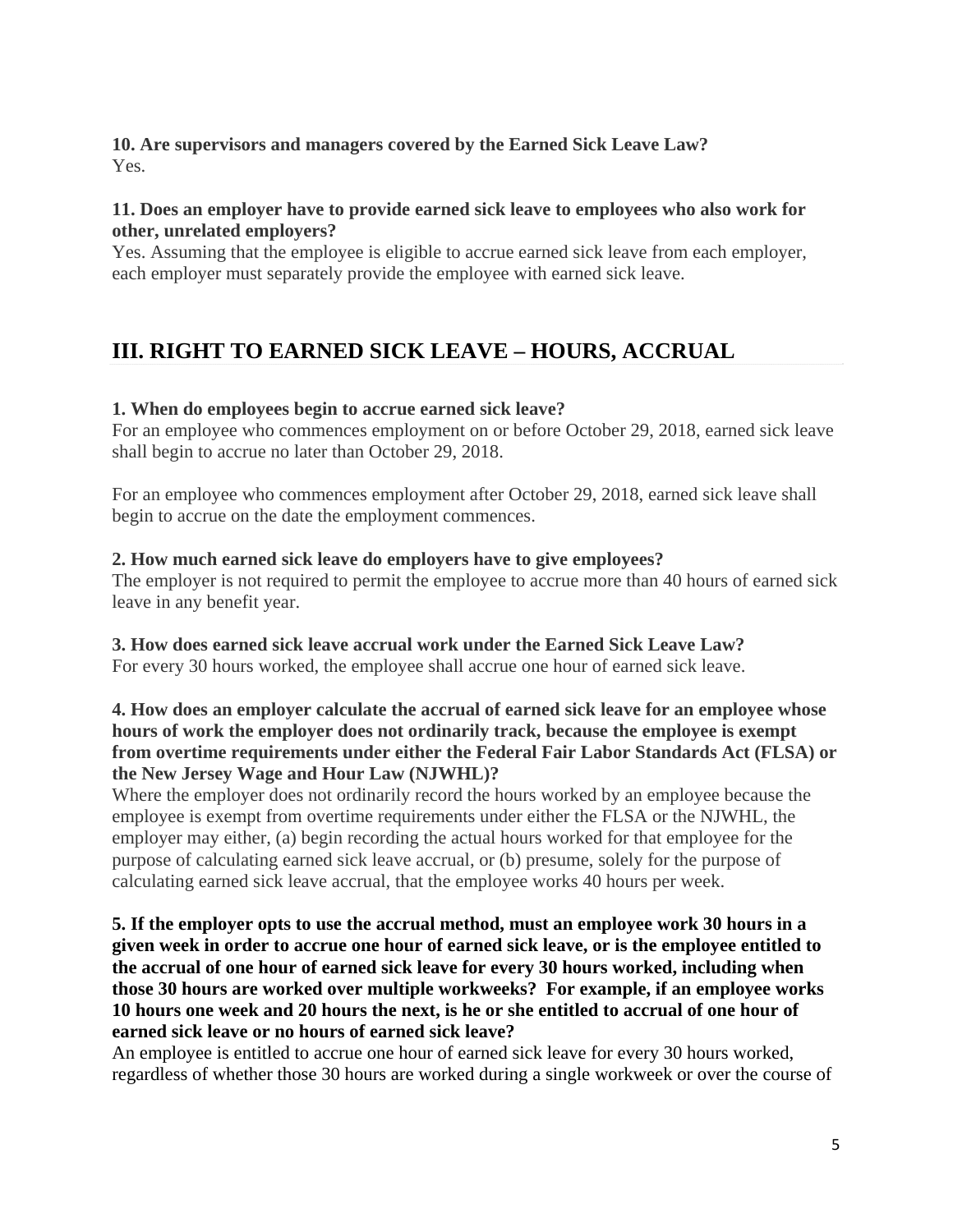multiple workweeks. Thus, under the example cited above, the employee who worked 10 hours one week and 20 hours the next would accrue one hour of earned sick leave.

# **6. May an employer have a policy that advances the employee 40 hours of earned sick leave at the beginning of each benefit year to avoid calculating accruals?**

Yes. An employer may have a policy that provides an employee with 40 hours of earned sick leave at the beginning of each benefit year. This option may be attractive to employers who prefer not to track the accrual of earned sick leave for each covered employee.

# **7. May an employer advance earned sick leave to a part-time employee in an amount less than 40 hours based on the number of hours that the employer anticipates the part-time employee will work during the upcoming benefit year?**

Yes. At the beginning of the benefit year, an employer may advance a part-time employee the amount of earned sick leave he or she would accrue at the rate of one hour of earned sick leave for every 30 hours worked based on the hours the employer anticipates the employee will work during the upcoming benefit year. However, if the employer advances the part-time employee fewer than 40 hours of earned sick leave, the employer still must track the employee's hours worked and the employee's accrual of earned sick leave during the benefit year, because a parttime employee may work more hours than anticipated.

In the event that the employee does, in fact, work more hours than was anticipated, the employer must allow the employee to accrue earned sick leave at the rate of one hour for every 30 hours worked until the total amount of advanced earned sick leave, plus the amount of accrued earned sick leave reaches the maximum 40 hours for the benefit year. An employee who is advanced less than 40 hours of earned sick leave in a benefit year must be permitted to use up to 40 hours of earned sick leave in the benefit year if he or she has accrued it. An employer who advances an employee fewer than 40 hours of earned sick leave must permit the employee to carry over unused earned sick leave up to the maximum of 40 hours.

# **8. May an employer prorate advanced earned sick leave for the remainder of the benefit year if an employee commences employment during a benefit year?**

Yes. An employer may prorate advanced earned sick leave for the remainder of the benefit year if an employee commences employment during a benefit year, so long as the employer tracks the hours that the employee actually works during the remainder of the benefit year and the amount of resulting earned sick leave accrual, so that in the event the employee works more hours than anticipated, the employer will have sufficient information to allow for the addition of accrued earned sick leave to the already advanced earned sick leave up to the maximum of 40 hours. To avoid tracking accruals, the employer would need to advance the full 40 hours of earned sick leave.

# **9. May an employer advance 40 hours of earned sick leave to its full-time employees, but use the accrual method for its part-time employees?**

Yes. The employer does have that option.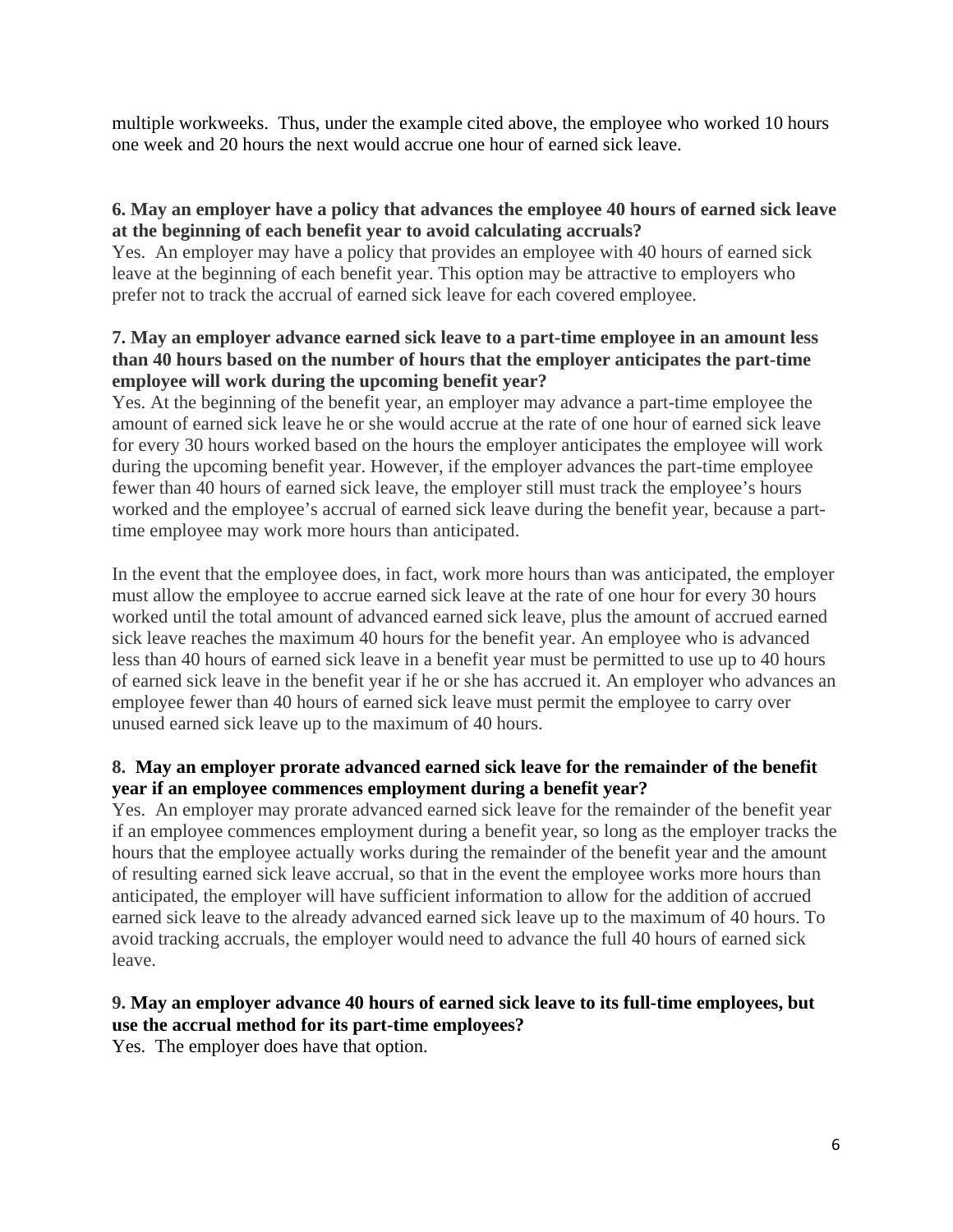#### **10. May an employer have a policy that permits employees to donate unused earned sick leave to other employees?**

Yes. An employer may have a policy that allows employees to donate unused earned sick leave to other employees, so long as the policy is voluntary.

#### **11. For an employee of a temporary help service firm, does his or her earned sick leave accrue separately for each client firm to which the temporary employee is assigned?**

No. The temporary employee's earned sick leave accrues on the basis of the total time he or she has worked with the temporary help service firm.

#### **12. Do employees who leave and return (seasonal, rehires, etc.) get to keep their accrued earned sick leave?**

If the employee is rehired within six months, the employer must reinstate previously accrued earned sick leave.

#### **13. If an employee is reinstated by an employer within six months of his or her separation from employment with that employer, must the employee wait 120 days after resuming employment with the employer to begin using accrued earned sick leave?**

No. If an employee is rehired within six months of separating from an employer, upon rehire the employer shall credit toward the new 120-day waiting period the total number of calendar days worked by the employee prior to the separation.

# **14. What does the Earned Sick Leave Law require of employers who rehire employees after a break in employment of more than six months?**

If the employee's break in employment is more than six months, the Earned Sick Leave Law does not require the employer to reinstate unused earned sick leave. The employee would have a zero balance of accrued sick leave on the first day of reemployment and would not be eligible to use earned sick leave for 120 days after recommencing employment with the employer.

#### **15. Where an employee has been transferred to a separate division, entity, or location, but remains employed in New Jersey by the same employer, is the employee entitled to retain all earned sick leave that was accrued while working with the prior division, entity, or at the prior location?**

Yes. The employee gets to keep and can use all previously accrued earned sick leave.

# **16. Where one employer takes the place of another employer, do the employees retain all earned sick leave accrued while working for the first employer?**

Where the new employer is the "successor" of the former employer, all employees will retain their earned sick leave accrued while working for the former employer. The new employer is presumed to be the "successor" of the former employer if the two share two or more of the following capacities or characteristics:

1. Performing similar work within the same geographical area;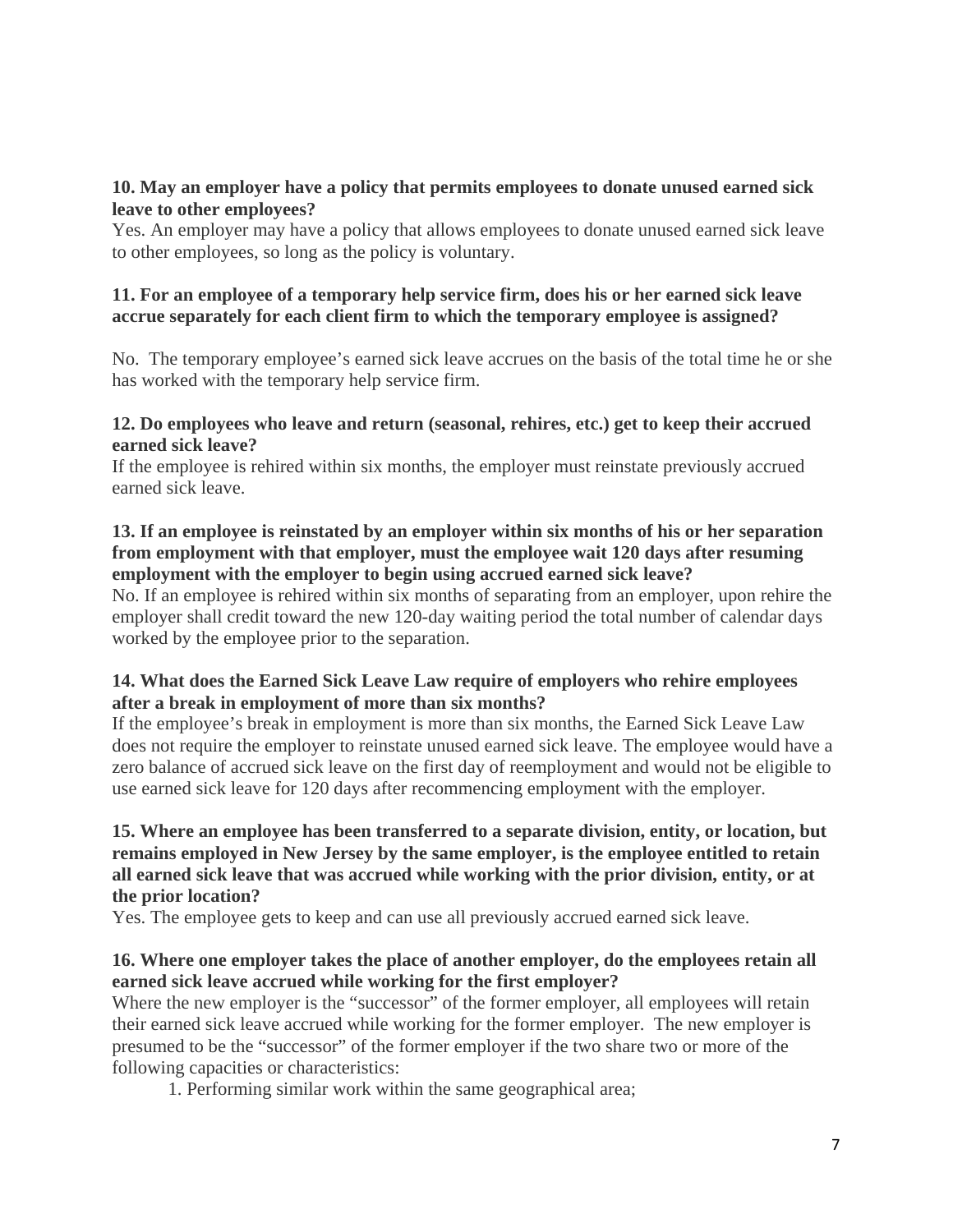2. Occupying the same premises;

3. Having the same telephone or fax number;

4. Having the same e-mail address or internet website;

5. Employing substantially the same workforce, administrative employees, or both;

6. Utilizing the same tools, equipment, or facilities;

7. Employing, or engaging the services of, any person or persons involved in the direction or control of the other; or

8. Listing substantially the same work experience.

# **17. Do employers have to payout unused earned sick leave to employees who leave the employer?**

No. If an employee resigns, retires, is terminated, or is otherwise separated from employment, an employer is not required to payout unused earned sick leave to the employee.

# **18. Can employers give employees more earned sick leave than the amount required by law?**

Yes. Employers may provide more generous leave.

# **IV. USE OF SICK LEAVE**

#### **1. How much earned sick leave must an employer permit an employee to use?**

The employer shall not be required to permit the employee to use more than 40 hours of earned sick leave in any benefit year.

# **2. May an employer discipline an employee who uses earned sick leave for an impermissible purpose?**

Yes. An employer may take disciplinary action against an employee who uses earned sick leave for purposes other than those provided for under the law.

Note: Employers may only require medical documentation where the employee uses earned sick leave for three or more consecutive days or where the employee's need to use earned sick leave is not foreseeable and the employee seeks to use such earned sick leave during a blackout period. For more information on blackout periods, see below, questions 18. and 19. later within this section.

#### **3. For what reasons can an employee use earned sick leave?**

The full explanation of the reasons for which an employer must permit an employee to use earned sick leave may be found within the Department rule proposal on page 29, at proposed new N.J.A.C. 12:69-3.5(a). You may use the following link to access the Department rule proposal:

https://nj.gov/labor/forms\_pdfs/Roles/Legal/FinalAdminDecisions/2018/prn2018095.pdf.. Following is a simplified list of the reasons for which an employer must permit an employee to use earned sick leave: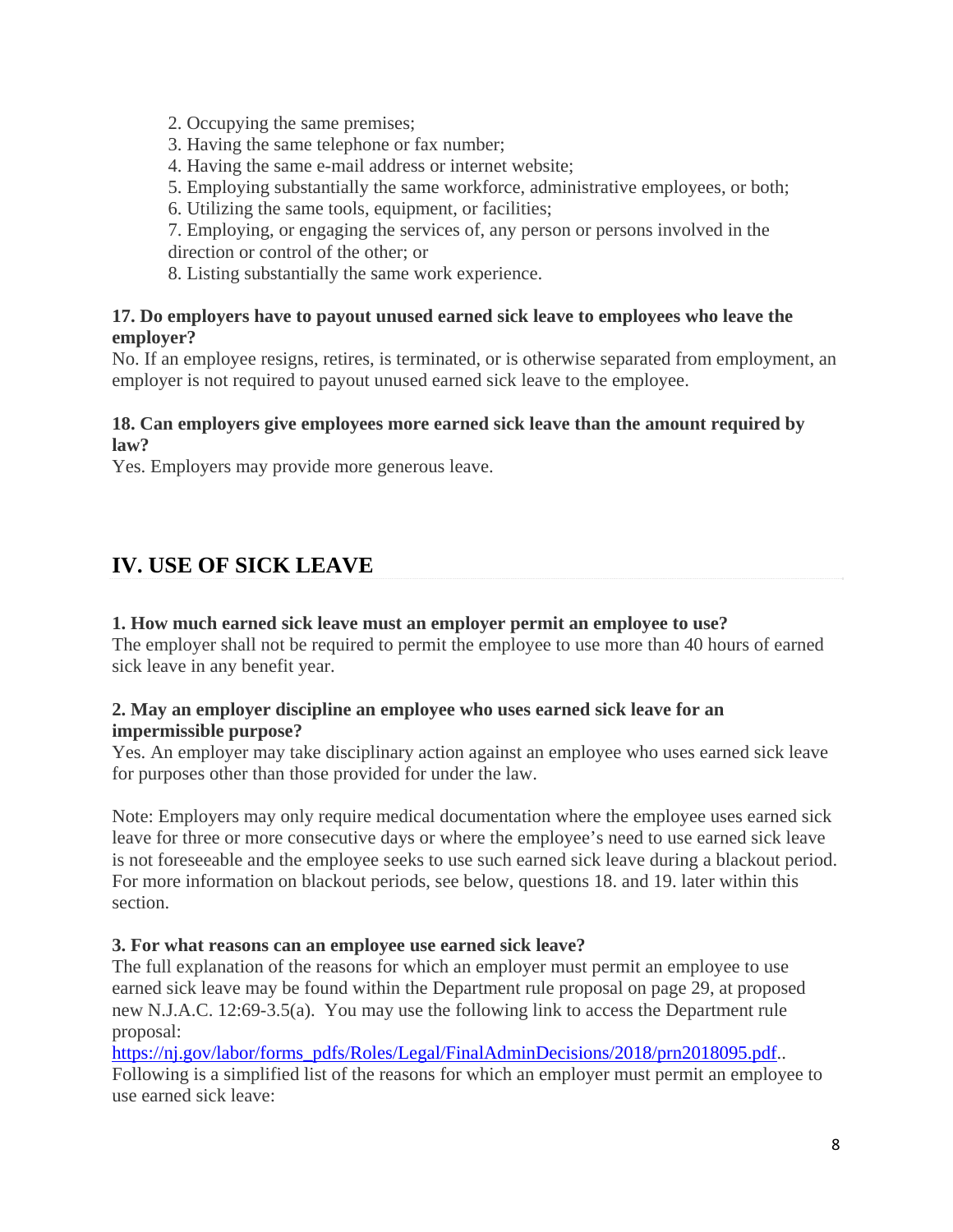- Time needed for diagnosis, care, or treatment of an employee's mental or physical illness, injury, or other adverse health condition, or for preventative medical care for the employee.
- Time needed for the employee to aid or care for a family member of the employee during diagnosis, care or treatment of, or recovery from, the family member's mental or physical illness, injury, or other adverse health conduction, or during preventative medical care for the family member.
- Absence necessary due to circumstances resulting from the employee, or a family member of the employee, being the victim of domestic or sexual violence.
- Time during which the employee is not able to work because of a closure of the employee's workplace, or the school or place of care of a child of the employee, due to a public health emergency
- Time needed by the employee in connection with a child of the employee to attend a schoolrelated conference, meeting, function, or other event requested or required by the school, or to attend a meeting regarding care provided to the child in connection with the child's condition or disability.

# **4. Who is considered a family member under the Earned Sick Leave Law?**

The Earned Sick Leave Law recognizes the following as an employee's family member:

- Child of the employee (biological, adopted, or foster child, step child or legal ward of an employee, or child of a domestic partner or civil union partner of the employee)
- Grandchild of the employee
- Sibling of the employee
- Spouse of the employee
- Domestic partner of the employee
- Civil union partner of the employee
- Parent of the employee (biological, adoptive, or foster parent, stepparent, or legal guardian of an employee or of the employee's spouse, domestic partner, or civil union partner, or a person who stood in loco parentis of the employee or the employee's spouse, domestic partner, or civil union partner when the employee, spouse, or partner was a minor child)
- Grandparent of the employee
- Spouse, domestic partner, or civil union partner of a parent or grandparent of the employee
- Sibling of a spouse, domestic partner, or civil union partner of the employee
- Any other individual related by blood to the employee or whose close association with the employee is the equivalent of a family relationship

Note: For the purpose of the definition of "family member," an individual whose "close association with the employee is equivalent of a family relationship" shall include any person with whom the employee has a significant personal bond that is, or is like, a family relationship, regardless of biological or legal relationship.

# **5. May an employee use earned sick leave for doctor, dentist, or eye doctor appointments?** Yes.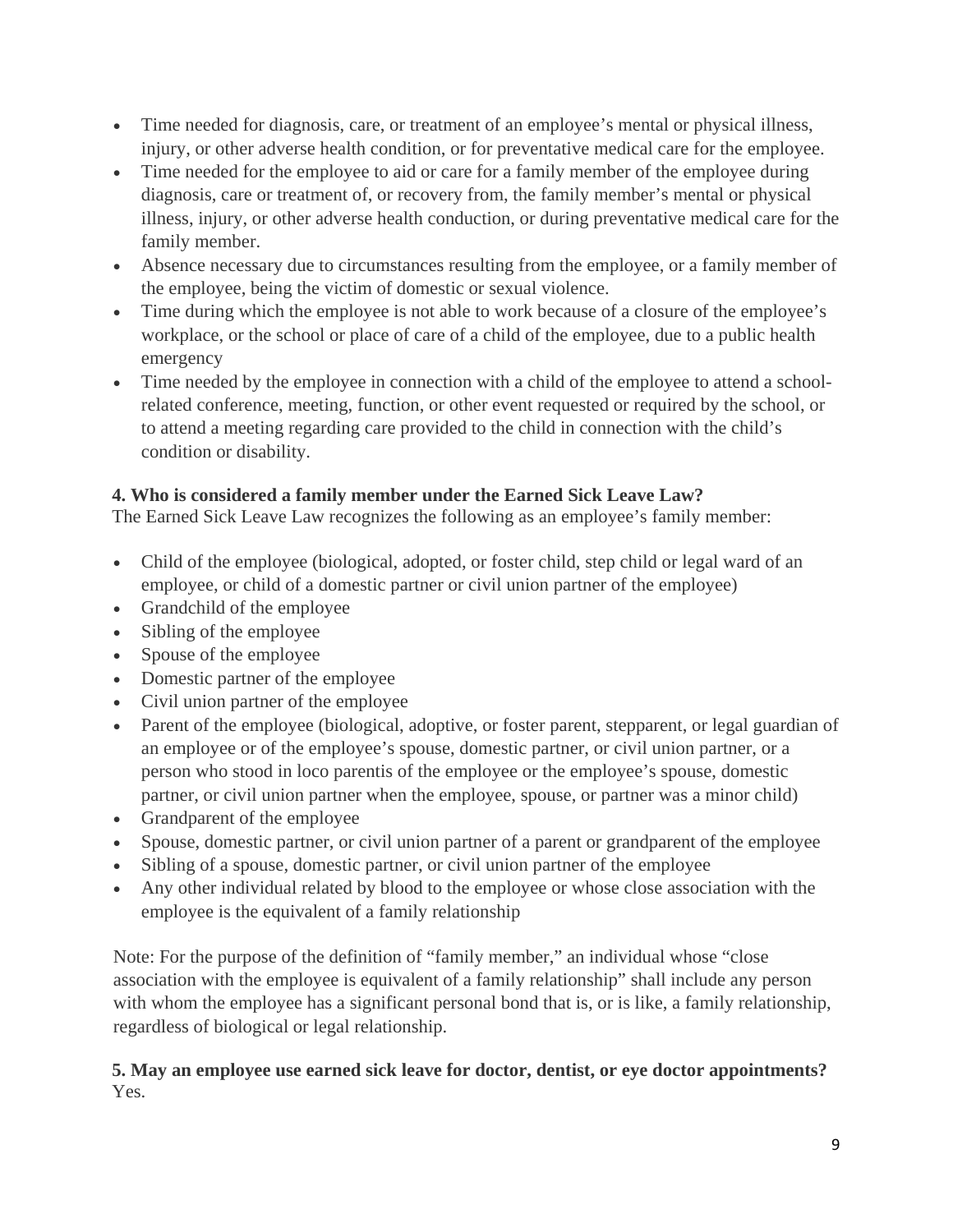# **6. What is "preventive medical care?"**

Preventive medical care typically is routine health care that includes screenings, checkups, and patient counseling to prevent illnesses, disease, or other health problems. For examples of preventive care for adults, women, and children, go to HealthCare.gov, a federal government website: **https://www.healthcare.gov/what-are-my-preventive-care-benefits/**.

# **7. May employees use earned sick leave for the health care of adult children?**  Yes.

#### **8. May employees use earned sick leave following the birth of a child or the placement of a new adoptive or foster child?**

It depends. An employee may use earned sick leave during any period of sickness or disability after she gives birth. An employee may also use earned sick leave to care for a family member during any period of sickness or disability after the family member gives birth. Employees may use earned sick leave to care for a child in need of medical diagnosis, care, or treatment for an illness, injury, or health condition, or preventive medical care. **Employees may not use earned sick leave to bond with a newborn or newly adopted or fostered child.**

Employees may be entitled to take time off from work for "bonding" purposes under federal or state laws. Currently, the federal **Family Medical Leave Act (FMLA)** and the **New Jersey Family Leave Act (NJFLA)** permit certain employees to take unpaid leave for the purpose of bonding with a newborn or newly adopted child. Also, under the New Jersey Temporary Disability Benefits Law, employees may apply to the Department of Labor and Workforce Development for Family Leave Insurance (FLI) Benefits during a period of leave from work to bond with a newborn or newly adopted child. For more information on FMLA, go to **dol.gov** and search "Family & Medical Leave." For more information regarding the NJFLA go to https://www.nj.gov/oag/dcr/downloads/fact-FLA.pdf. For more information regarding FLI go to https://www.nj.gov/labor/fli/fliindex.html.

# **9. Who decides how much earned sick leave an employee may use?**

An employer may choose the increments in which its employees may use earned sick leave, provided that the largest increment of earned sick leave that an employee may be required by the employer to use for each shift for which earned sick leave is used shall be the number of hours the employee was scheduled to work during that shift.

#### **10. If an employee gets sick in the middle of a scheduled vacation, may the employee use earned sick leave?**

No. The employee may not claim this time as earned sick leave because the employee was not scheduled to work during the vacation.

# **11. May employees use sick leave during overtime that they were required to work?**

Yes. An employer must allow an employee to use earned sick leave for any overtime hours that the employee was scheduled to work.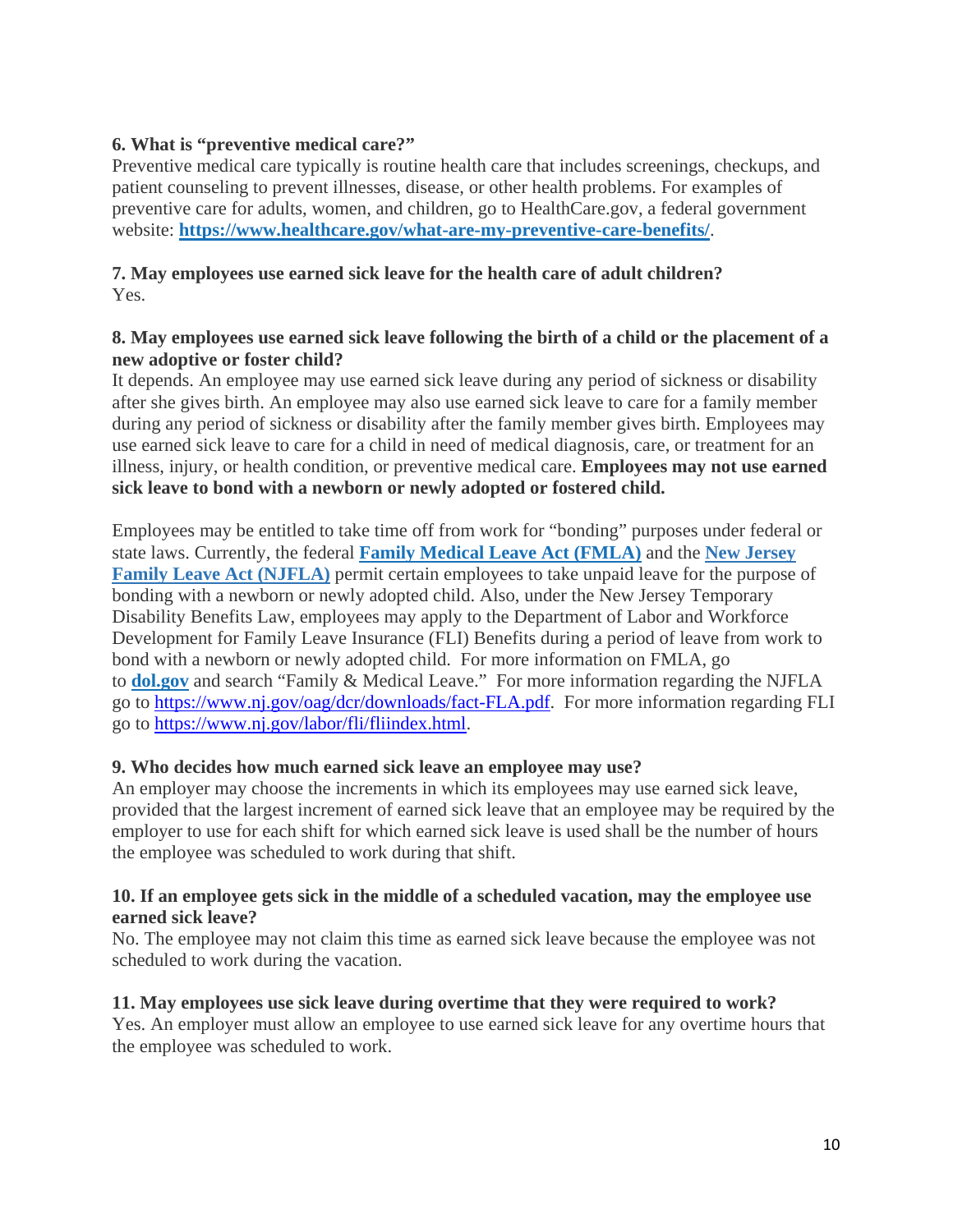# **12. May an employee work additional hours instead of using earned sick leave?**

Yes, but only with the consent of the employer. An employer cannot require an employee to work additional hours as makeup for earned sick leave.

#### **13. May an employer require an employee who wants to use earned sick leave to find a replacement employee for the missed hours?** No.

# **14. May an employer require an employee to telecommute or work from home instead of taking earned sick leave?**

No. An employer may not require an employee to work from home or telecommute instead of taking earned sick leave. But an employer may offer the employee the options of working from home or telecommuting. If an employee voluntarily agrees to work from home or telecommute, the employee would retain the earned sick leave that he or she has accrued.

#### **15. May an employer require employees to provide advance notice of the need to use earned sick leave?**

Yes. An employer may require an employee to provide advance notice of the need to use earned sick leave that is foreseeable. Such notice is not to exceed seven calendar days prior to the date the earned sick leave is to begin and must include notice of the intention to use the leave and its expected duration.

If the reason for the leave is not foreseeable an employer may require an employee to give notice of the intention to use the leave as soon as practicable, but the employer may require such notice from the employee only if the employer has notified the employee of this requirement. Where the employer has failed to so notify the employee, the employee must be permitted to use not foreseeable earned sick leave without having provided the employer with prior notice, practicable, or otherwise.

# **16. What is a foreseeable use of sick leave?**

A foreseeable use of sick leave occurs when the employee is able to predict or know in advance that he or she will need to use sick leave, such as a scheduled doctor's visit or a regular psychotherapy appointment.

# **17. What is an unforeseeable use of sick leave?**

An unforeseeable need for sick leave occurs when an employee requires time to care for, or obtain medical treatment for, themselves or a family member that was not reasonably anticipated. An example of a need to use earned sick leave that is not foreseeable is when an employee wakes up in the morning with a fever and does not feel well enough to report for work that morning. That is an unforeseeable need for sick leave.

# **18. May the employer establish blackout periods when an employee may not use earned sick leave?**

Where the employee's need to use earned sick leave is foreseeable, the employer may prohibit the employee from using earned sick leave on certain dates. The "certain dates" on which the employer may prohibit employees from using foreseeable earned sick leave are limited to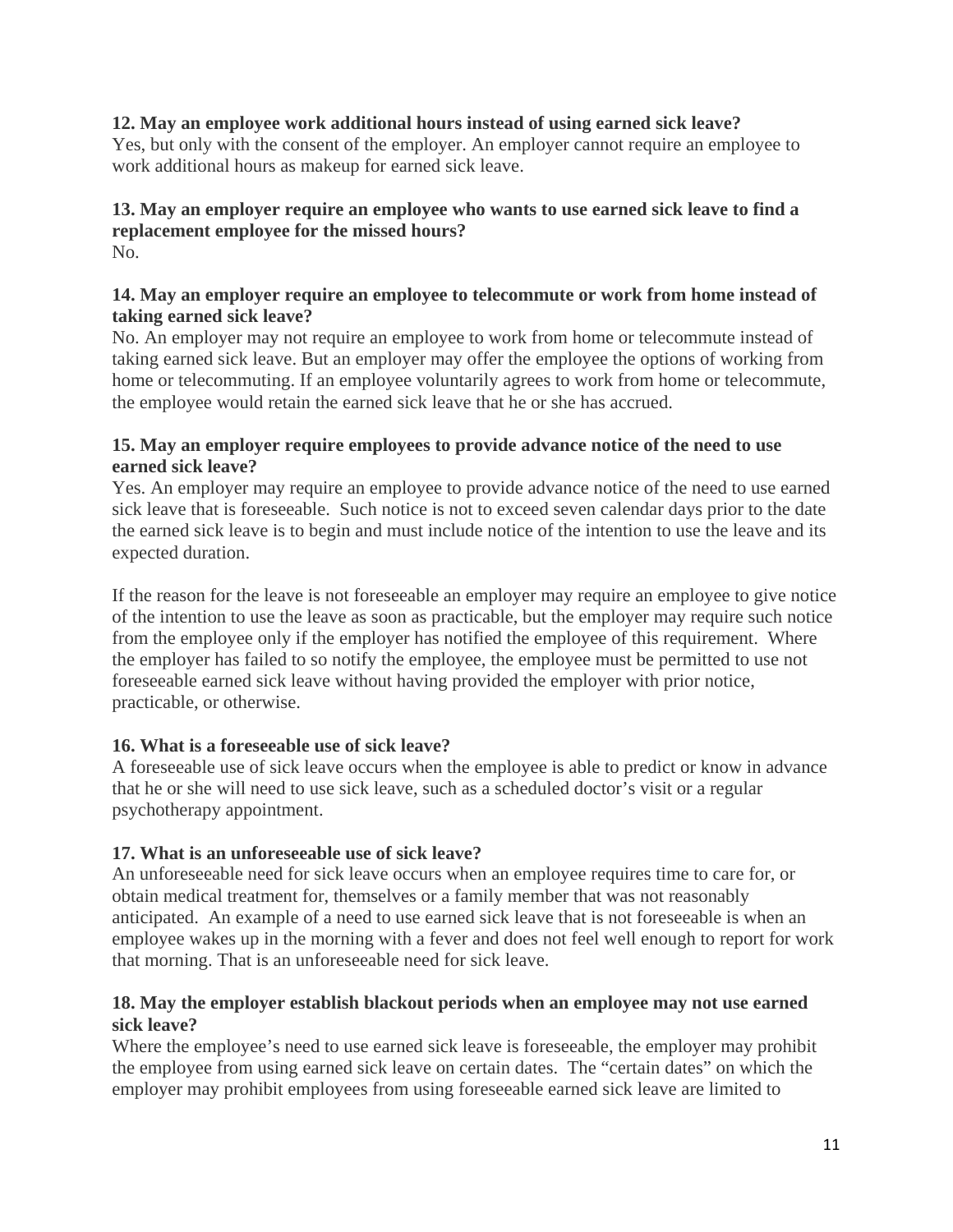verifiable high-volume periods or special events, during which permitting the use of foreseeable earned sick leave would unduly disrupt the operations of the employer.

# **19. Must the employer provide notice to the employee of blackout dates?**

Yes. The employer must provide reasonable notice to its employees of blackout dates on which its employees are prohibited from using foreseeable earned sick leave. Although the Earned Sick Leave Law does not expressly require that this notice be in writing, it would be advisable for an employer to provide the notice in writing so that in the event of an investigation by the Department, the employer will have evidence of the notice having been provided.

#### **20. May an employer require an employee to provide documentation of the need for earned sick leave?**

Yes, but only where the employee's need to use earned sick leave is not foreseeable and the employee seeks to use such earned sick leave during any of the blackout dates designed by the employer, or where the employee uses earned sick leave for three or more consecutive days, and the documentation required must be "reasonable documentation."

The term "reasonable documentation" has different meanings depending on the circumstances. For example, where the leave is due to the employee's health condition or the health condition of a family member, "reasonable documentation" means documentation signed by a health care professional who is treating the employee or the family member indicating the need for the leave and, if possible, the duration of the leave; whereas when the leave is due to time needed in connection with a child of the employee to attend a school-related conference, meeting, function or other event, "reasonable documentation" means tangible proof of the school-related conference, meeting or function, or other event.

# **21. Does an employer have to keep medical information about employees confidential?**

Yes. Any information an employer possesses regarding the health of an employee or any family member of the employee or domestic or sexual violence affecting an employee or employee's family member must be treated as confidential and not disclosed except to the affected employee or with the written permission of the affected employee.

**22. Where a part-time employee is scheduled to work during a particular week on Tuesday, Thursday and Friday, but generally works on a flexible schedule where his or her hours may vary from week to week in response to the organization's needs and where the employee is given considerable discretion in determining exactly when he works so long as his tasks are completed, if that employee feels ill on Tuesday morning and informs his supervisor that he will be unavailable that day, but he feels better the next day and does his planned work on Wednesday, Thursday and Friday, assuming that the employee has sufficient accrued earned sick leave, must the employee be paid earned sick leave for the hours not worked on Tuesday?** 

Yes. The employee must be paid his or her earned sick leave for the hours missed on Tuesday due to his or her illness; that is, unless both the employer and employee agree that the employee will work the additional hours on Wednesday to compensate for the hours of work missed, rather than use earned sick leave. Under no circumstances is the employer permitted to require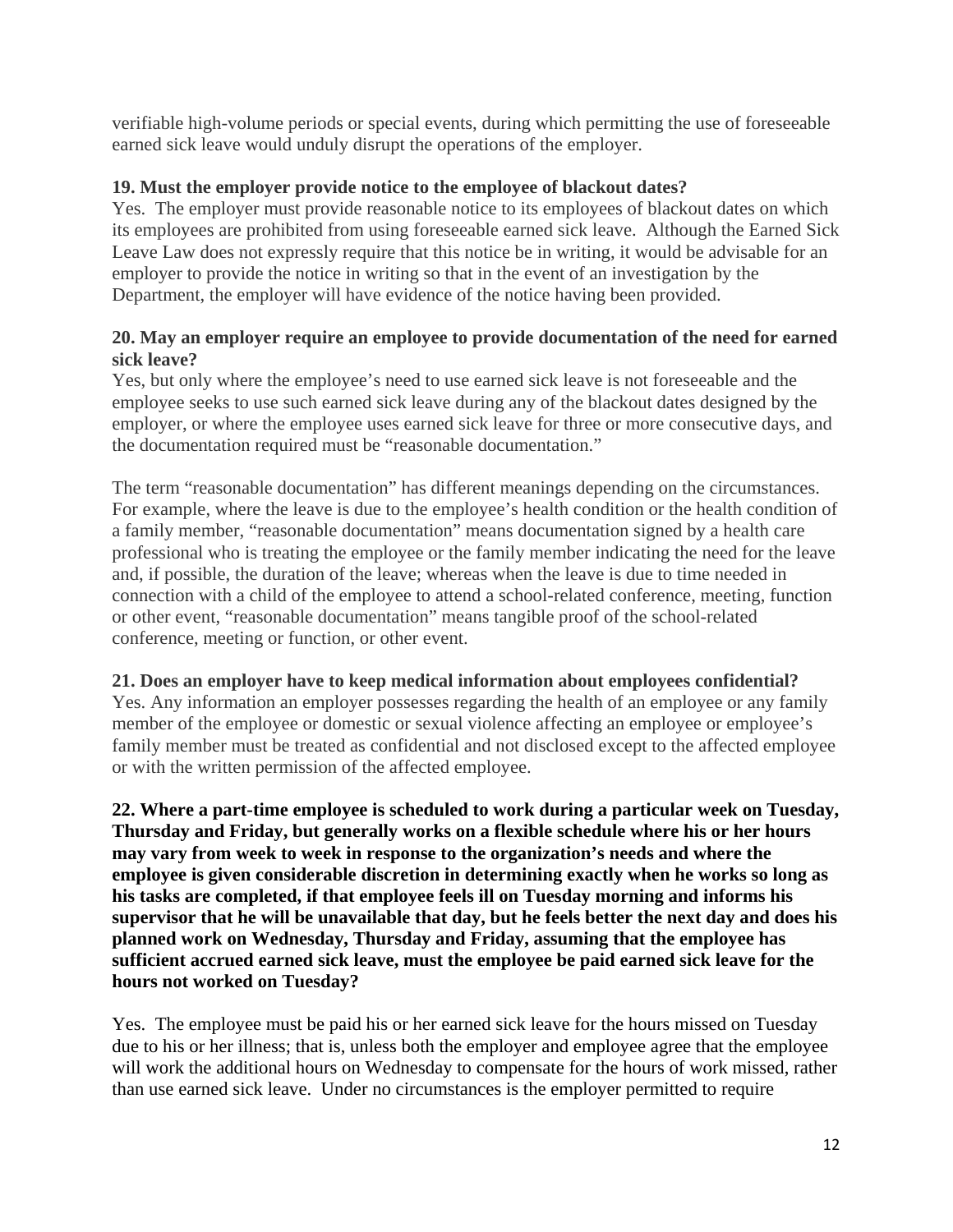(without the employee's consent) that he or she will work additional hours to compensate for the hours of work missed.

#### **23. In order for an employee to use earned sick leave due to circumstances resulting from domestic or sexual violence, does the employee have to be the victim of domestic or sexual violence?**

No. An employee may use earned sick leave not only due to circumstances resulting from the employee being a victim of domestic violence, but also due to circumstances resulting from a *family member* of the employee being a victim of domestic violence. Specifically, the employee must be permitted by his or her employer to use earned sick leave if the leave is to allow the employee to obtain for him or herself or a family member, medical attention needed to recover from physical or psychological injury or disability caused by domestic or sexual violence; services from a designated domestic violence agency or other victim services organization; psychological or other counseling; relocation; or legal services, including obtaining a restraining order or preparing for, or participating in, any civil or criminal proceeding related to the domestic or sexual violence.

#### **24. May an employee use earned sick leave in connection with an appointment at his or her child's school if the appointment is unrelated to the health of the child and if the employee is not the child's mother?**

Yes. Earned sick leave may be used by an employee in connection with a child of the employee, whether or not the employee is the child's mother, to attend a school-related conference, meeting, function, or other event required by a school administrator, teacher, or other professional staff member responsible for the child's education, or to attend a meeting regarding care provided to the child in connection with the child's health condition or disability.

# **V. HOW EARNED SICK LEAVE IS PAID**

# **1. How much does an employer have to pay an employee for earned sick leave?**

The employer is required to pay the employee for earned sick leave at the same rate of pay as the employee normally earns.

#### **2. How much does an employer pay an employee for earned sick leave when the employee has two or more different jobs for the same employer or an employee's rate of pay fluctuates for the same job?**

When the employee has two or more different jobs for the same employer or an employee's rate of pay fluctuates for the same job, the rate of pay for earned sick leave must be the amount that the employee is regularly paid for each hour of work as determined by adding together the employee's total earnings (not including any overtime premium pay) for the seven most recent workdays when the employee did not take leave and dividing that sum by the total hours of work during that seven-day period.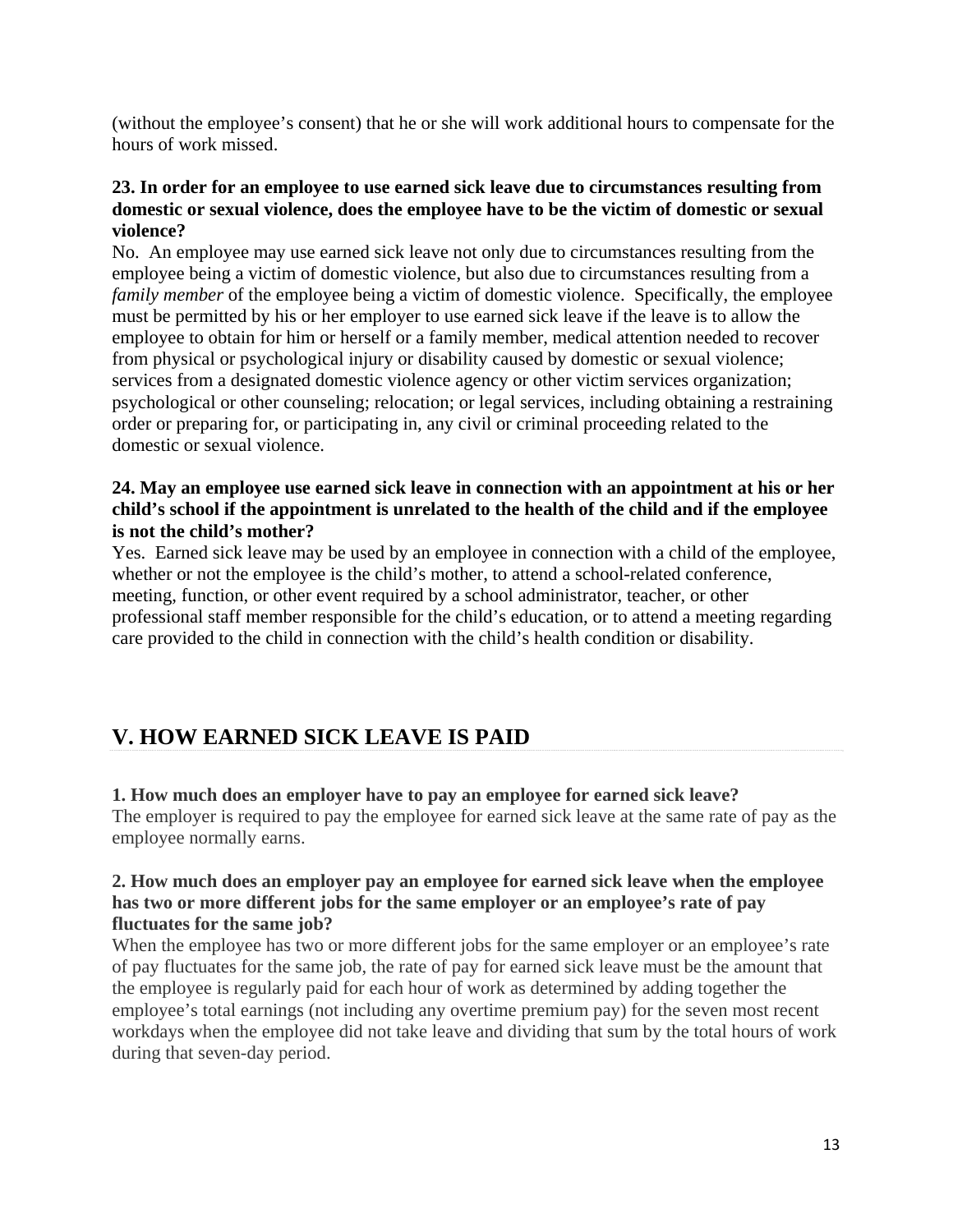# **3. How does an employer pay an employee for earned sick leave when the employee is paid by commission?**

When the employee is paid by commission, whether base wage plus commission or commission only, the employer must pay the employee during earned sick leave an hourly rate that is the base wage or the state minimum wage rate, whichever is greater.

# **4. How does an employer pay an employee for earned sick leave when the employee is paid on a piecework basis?**

When an employee is paid on a piecework basis, whether base wage plus piecework or piecework only, to calculate the employee's rate of pay for earned sick leave, the employer must add together the employee's total earnings for the seven most recent workdays when the employee did not take leave and divide that sum by the number of hours the employee spent performing the work during workdays. When doing this calculation, the employer shall consider workdays to mean the days or parts of days the employee worked.

# **5. If an employee uses earned sick leave during hours that would have been overtime if worked, does the employer have to pay the overtime rate of pay?**

No. Employers are not required to pay the overtime rate of pay for sick leave used.

# **6. How much does an employer have to pay an employee for paid sick leave if the employee's pay includes gratuities?**

When the employee's pay includes the value of gratuities, food or lodging, to calculate the employee's rate of pay for earned sick leave, the employer shall add together the employee's total earnings (not including any overtime premium pay) for the seven most recent workdays when the employee did not take leave and divide that sum by the number of hours the employees spent performing the work during workdays. Where it is not feasible to determine the employee's exact hourly rate for earned sick leave purposes using the method described above, the employer will be deemed to have paid the earned sick leave at an appropriate rate if the rate of pay for earned sick leave is based on the agreed hourly wage, but in no event shall earned sick leave be paid at a rate less than the state minimum wage.

# **7. Does the employer have to consider the employee's bonus in calculating the employee's rate of pay for earned sick leave?**

No. If the amount of a bonus is wholly within the discretion of the employer, then the employer is not required to count the bonus in determining the employee's rate of pay for earned sick leave purposes.

#### **8. How should employers determine the amount of earned sick leave used and required to be paid for employees who routinely have jobs, assignments, projects, or shifts of varying or indeterminate lengths?**

For work or shifts of an indeterminate length (e.g. shift until closing or a job that lasts until the required work is completed), employers should base the hours of earned sick leave used and paid on the hours worked by a replacement employee for the same shift. If there is no replacement employee, the hours of earned sick leave should be based on the hours worked by the employee or a similarly situated employee in the same or similar shift in the past.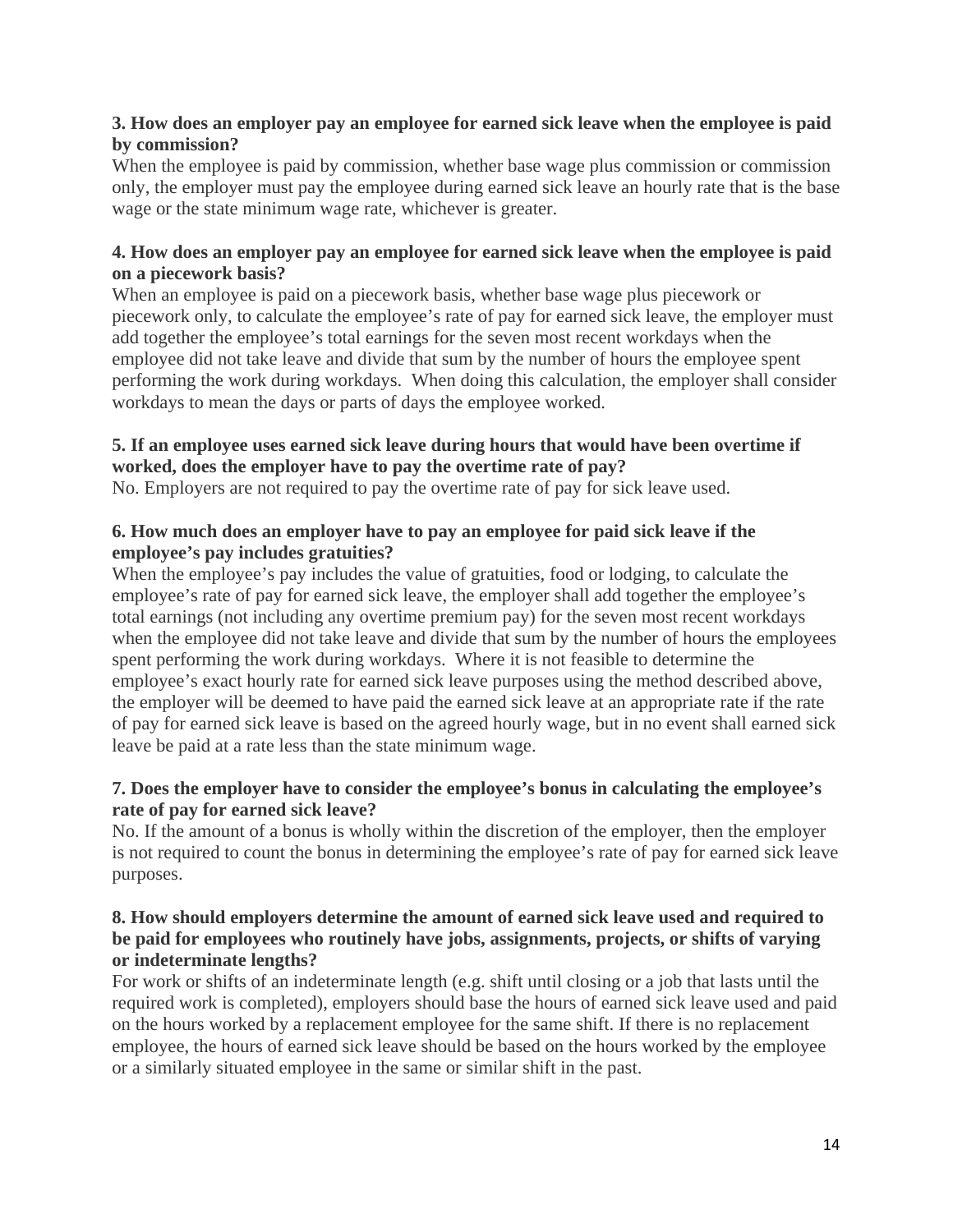#### **9. May an employer deduct money from an employee's wages to cover the cost of earned sick leave?**

No. An employer that is required to provide earned sick leave may not require an employee to pay for all or part of that earned sick leave.

# **VI. CARRY-OVER AND PAYOUT OF EARNED SICK LEAVE**

#### **1. How much earned sick leave must an employer permit an employee to carry over from one benefit year to the next?**

The employer may not be required to permit an employee to carry over more than 40 hours of unused earned sick leave from one benefit year to the next.

#### **2. If a new employee begins work when there are fewer than 120 days left in the benefit year, must the employer carry over the employee's accrued earned sick leave into the next benefit year?**

Yes. If a new employee begins work when there are fewer than 120 days left in the benefit year, the employer must carry over the employee's accrued earned sick leave into the next benefit year. After 120 days, the employee must be permitted to use his or her accrued earned sick leave, including those days accrued during the previous benefit year and carried over to the current benefit year.

# **3. May an employer pay the employee for earned unused sick leave at the end of a benefit year instead of allowing the employee to carry it over?**

Yes. An employer may choose—but is not required—to pay an employee for unused earned sick leave at the end of the calendar year.

# **4. May an employee agree with an employer to be paid for earned sick leave on an asaccrued basis instead of only at the end of the calendar year?**

No. The law only provides the option to employers of choosing to pay out unused earned sick leave in the final month of the employer's benefit year.

# **5. What is the advantage to the employee of carrying over earned sick leave?**

When unused earned sick leave is carried over into a new benefit year, an employee is able to use it right away instead of waiting to accrue new earned sick leave.

**6. If the carry over of earned sick leave from one benefit year to the next results in the accumulation of an earned sick leave balance of more than 40 hours in a benefit year, is the employer required to permit the employee to use more than 40 hours of earned sick leave in a benefit year? For example, if the employer advances the employee 40 hours of earned sick leave in Year 1; the employee uses 20 hours of earned sick leave in Year 1; the employee carries over 20 hours of unused earned sick leave from Year 1 to Year 2; the employee is advanced 40 hours of earned sick leave at the beginning of Year 2, resulting in a Year 2 starting balance of 60 hours of earned sick leave; is the employer required to permit the employee to use 60 hours of earned sick leave in Year 2?** 

No. Under the express terms of the Earned Sick Leave Law, the employer is never required to permit the employee to use more than 40 hours of earned sick leave in any benefit year. That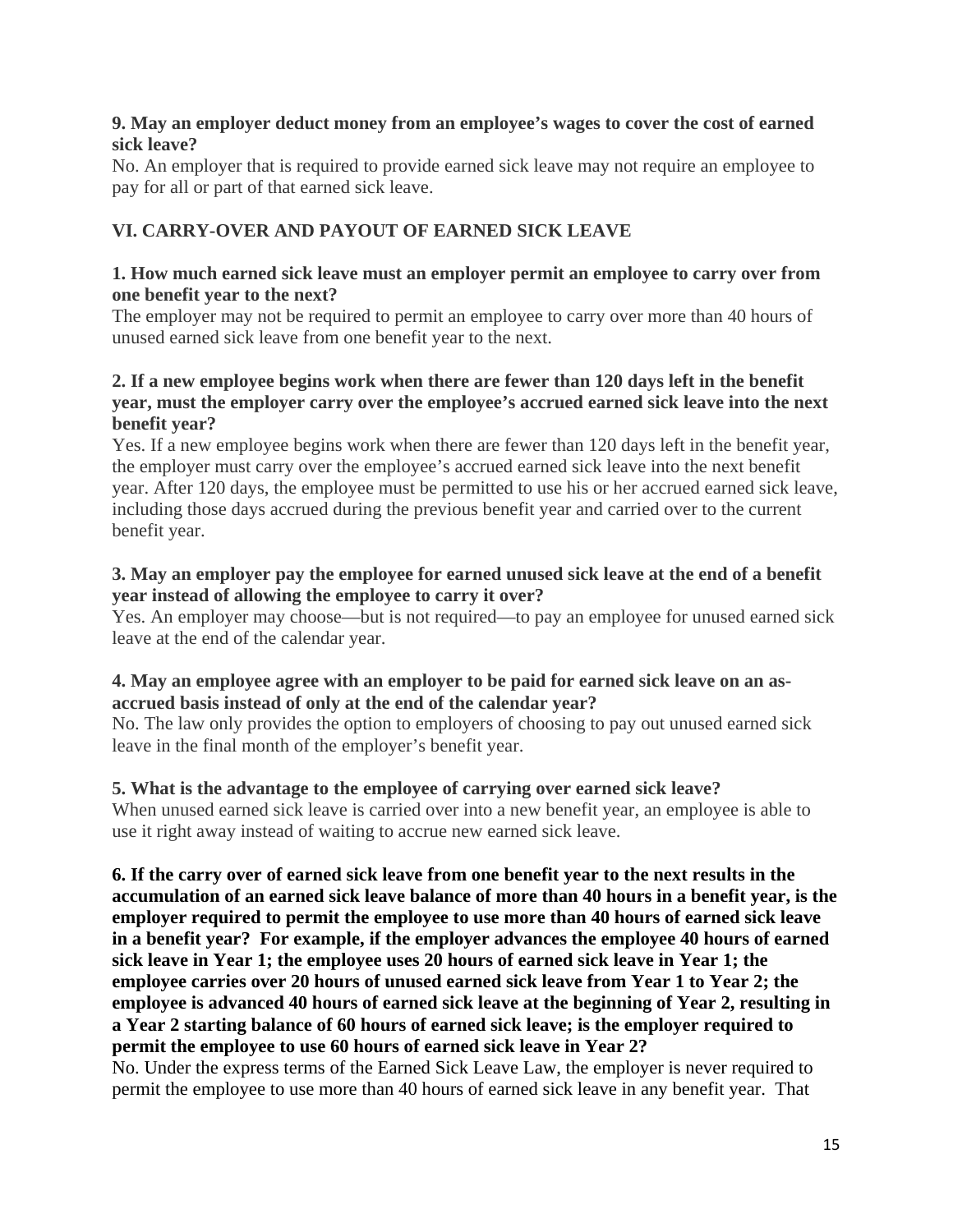said, the Earned Sick Leave Law also permits employers to agree through a collective bargaining agreement or employer policy, to provide rights or benefits that are more favorable to employees than those required by the Earned Sick Leave Law. In the event an employer determines that it would be in the best interests of both the employer and its employees to permit employees to use more than 40 hours of earned sick leave in a benefit year during which the employee has accumulated more than 40 hours of earned sick leave through a combination of carryover of earned sick leave from the prior year and advancing earned sick leave or accrual of earned sick leave in the current benefit year, then the employer may permit employees to use more than 40 hours of earned sick leave in a benefit year.

#### **7. Is an employer ever required to pay out earned sick leave at the end of a benefit year?**

No. Under both the accrual method and advancing method, the option of offering a payout of unused earned sick leave at the end of a benefit year is entirely within the discretion of the employer. Specifically, where the employer provides earned sick leave to its employee using the accrual method, the employer (at his or her discretion) may provide an offer to the employee for payout of unused earned sick leave. Once that offer has been made, the employee may choose either a payout of the full amount of unused earned sick leave or a payout of 50 percent of the amount of unused earned sick leave. Where the employer provides earned sick leave to its employee using the advancing method, the employer (at his or her own discretion) may choose either to provide the employee a payout of the full amount of unused earned sick leave or permit the employee to carry over any unused earned sick leave. Again, under both the accrual method and advancing method, the employer decides whether to offer a payout of unused earned sick leave and may choose not to do so.

#### **8. Where an employer is in a seasonal business, where he or she employs part-time employees exclusively, and where those employees will be laid off from the middle of December 2018 through the middle of April 2019 (during which time they will likely apply for and collect unemployment benefits), is that employer required to carry over his employees' accrued earned sick leave to their next work period (mid-April 2019 through December 2019)?**

Yes. Where an employee is terminated, laid off, furloughed or otherwise separated from employment with the employer and where the employee is reinstated or rehired in New Jersey within six months of the separation, any unused earned sick leave accrued by the employee prior to the separation must be returned to the employee upon rehire or reinstatement. Since the period from December 2018 to April 2019 is less than six months, upon their return to work in April 2019, the employee would be entitled to the carry over (up to 40 hours) of any unused earned sick leave from 2018.

# **VII. OTHER PAID TIME OFF (PTO) POLICIES**

# **1. Can other PTO policies satisfy the requirements of the earned sick leave law?**

Yes, so long as the PTO meets or exceeds all of the requirements of the earned sick leave law and may be used for the purposes listed within the earned sick leave law. For example, some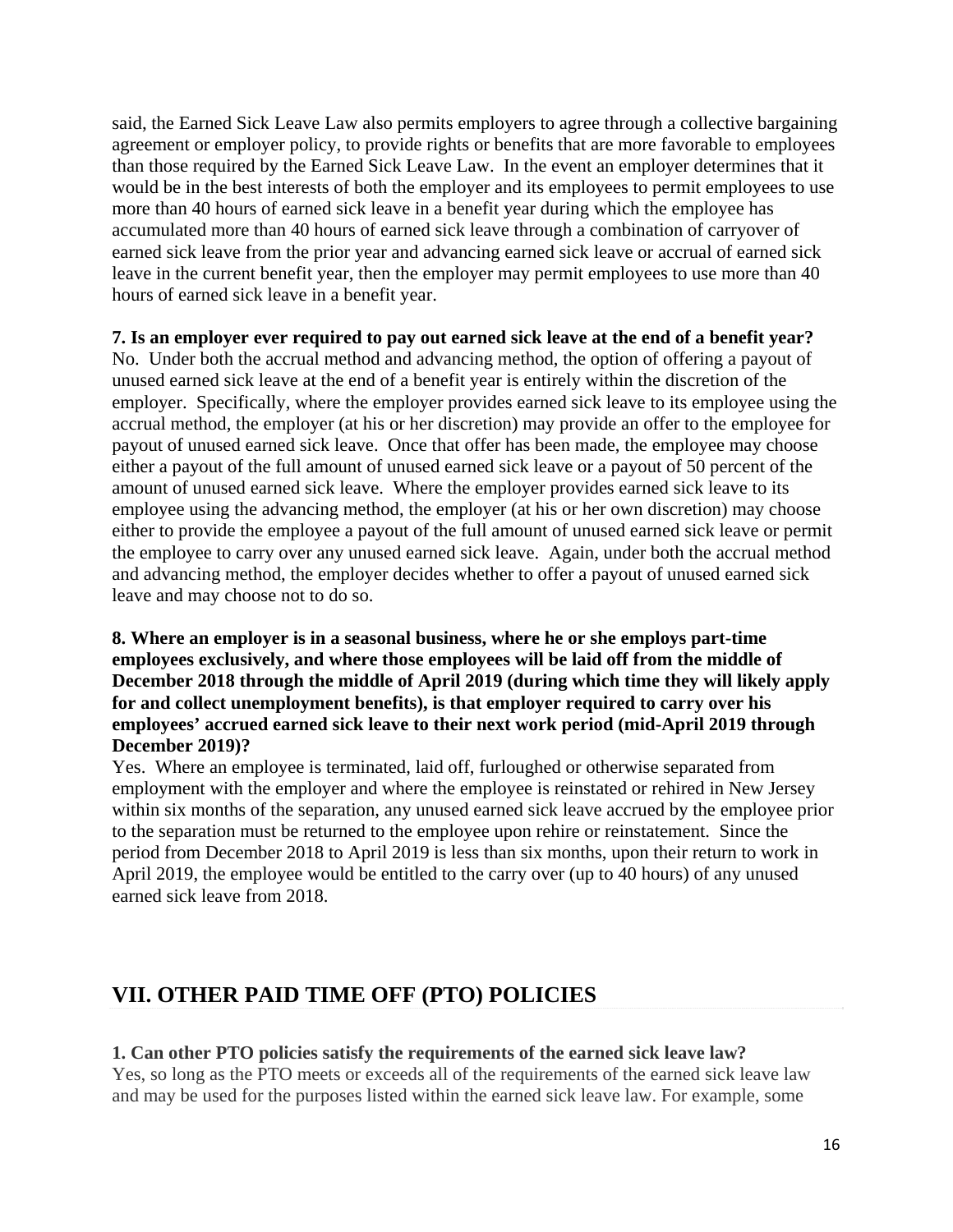employers allow employees PTO for other purposes, such as vacation or personal leave. The employer is not required to provide additional time designated for earned sick leave if the vacation or personal leave days may be used for earned sick leave and the employer's policy meets all requirements of the law.

#### **2. Is an employer with a compliant PTO policy required to retain records documenting hours worked, earned sick leave accrued, used, paid, paid out and carried over?**

The employer with a compliant PTO policy need not retain separate records documenting the accrual, use, payment, payout and carry over of leave taken for purposes covered under the Earned Sick Leave Law. That is, the employer is not required to keep such records separate from records documenting leave taken for other purposes under the PTO policy. However, an employer with a compliant PTO policy must for the five-year period specified in the law retain records of the accrual, use, payment, payout and carry over of their employees' PTO so as to allow the Department during a possible inspection to confirm that the employer is continuing to comply with the requirements of the Earned Sick Leave Law relative to the PTO policy.

**3. The Earned Sick Leave Law states that an employer who offers a PTO policy, which is fully paid (including but not limited to personal days, vacation days and sick days), where the PTO may be used for the purposes listed in the law and in the manner provided in the law and is accrued at a rate equal to or greater than the rate described in the law, that PTO policy is compliant with the law. If an employer has such a PTO policy, is the employer required to record hours of leave used for the purposes listed in the Earned Sick Leave Law separately from hours of leave used for other purposes under the PTO policy? For example, would the employer be required to record leave used by an employee for a typical vacation separate from leave used to care for an ill family member?**

No. The employer who has a compliant PTO policy is not required to record leave used for purposes covered under the Earned Sick Leave Law separate from leave used for other purposes. Thus, in the example cited above, both the vacation leave and the leave to care for an ill family member would simply be recorded as PTO.

#### **4. If an employer has an existing PTO policy that provides more than the 40 hours required under the Earned Sick Leave Law—for example, if the PTO program provides for 80 hours of PTO —and where under the existing PTO policy an employee had never been permitted to carry over PTO from one benefit year to the next; if after the Earned Sick Leave Law goes into effect the employee uses 40 hours of PTO in a given benefit year, must the employer permit the employee to carry over the remaining 40 hours of PTO to the next benefit year?**

In a compliant PTO policy where the employer chooses to advance PTO, rather than have the employee accrue PTO, in the final month of the employer's benefit year, the employer must either provide the employee a payout for the full amount of unused PTO (up to 40 hours) or permit the employee to carry over any unused PTO, except that the employer is not required to permit the employee to carry forward from one benefit year to the next more than 40 hours of PTO. Thus, in the example cited above, the employer would be required to permit the employee to carry over the remaining 40 hours of PTO; which is to say, the carry-over requirement would not be extinguished by the employee's use of 40 hours of PTO in a single benefit year. That said, however, as mentioned elsewhere in these FAQs, the Earned Sick Leave Law also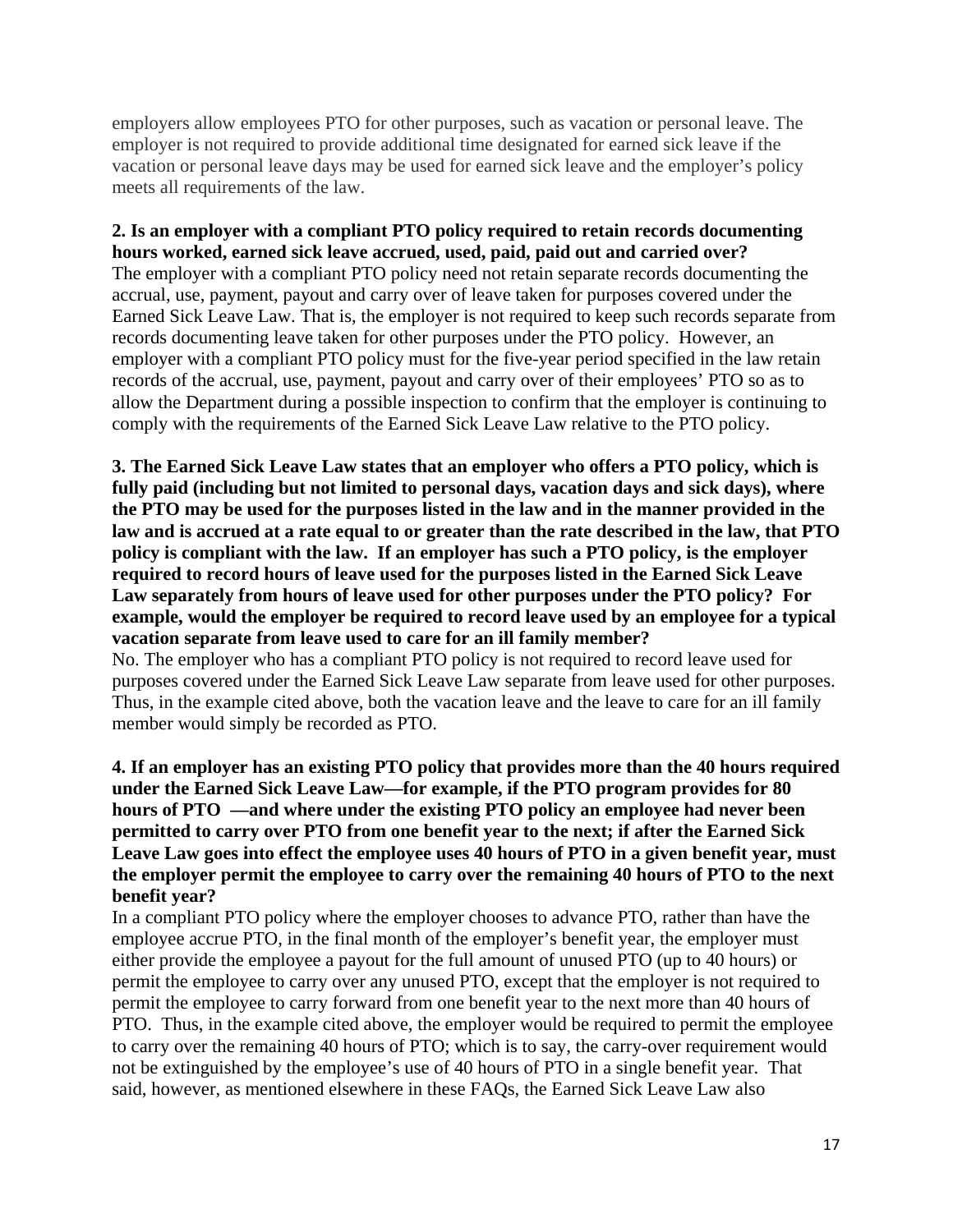expressly states that an employer shall not be required to permit the employee to use in any benefit year more than 40 hours of earned sick leave. Consequently, in the example cited above, although the employer would be required to permit the carry over of the remaining 40 hours of PTO, the employer would not be required to permit the use of more than 40 hours of PTO in any benefit year. That said, as mentioned in an earlier FAQ, the Earned Sick Leave Law also permits employers to agree through a collective bargaining agreement or employer policy, to provide rights or benefits that are more favorable to employees than those required by the Earned Sick Leave Law. In the event that an employer determines that it would be in the best interests of both the employer and its employees to permit employees to use more than 40 hours of PTO in a benefit year during which the employee has accumulated more than 40 hours of PTO through a combination of carry over of PTO from the prior year and advancing of PTO or accrual of PTO in the current benefit year, then the employer may permit employees to use more than 40 hours of PTO in a benefit year.

# **5. Under a compliant PTO policy, where an employee exhausts his or her PTO during the benefit year but where none of the leave taken during the benefit year was for any of the purposes set forth within the Earned Sick Leave Law, is the employer required to payout 40 hours of earned sick leave at the conclusion of the benefit year or permit the carry over of 40 hours of earned sick leave to the next benefit year?**

No. Relative to payout and carrying over, the employer with a complaint PTO policy is required only to treat the PTO in the same manner as the law requires earned sick leave be treated. If the employee has exhausted his or her PTO during the benefit year, it does not matter for what purpose under the compliant PTO policy the leave was taken. Regardless of the reason(s) for the leave, there is no PTO to be paid out or carried over and no such payout or carry over would be required.

#### **6. May an employer provide a more generous PTO policy to some employees and not others?**

Yes. The law provides the minimum earned sick leave requirements with which covered employers must comply. The law also expressly permits employers to provide more generous leave policies. As long as an employer gives all employees at least the benefits to which they are entitled under the Earned Sick Leave Law, the law does not prohibit the employer from providing one group of employees – for example only full-time employees – with more generous earned sick leave benefits than it provides to another group. An employer must ensure, however, that its policies do not violate any other applicable laws or regulations.

# **VIII. OTHER FEDERAL AND STATE LAWS RELATED TO LEAVE**

# **TIME**

# **1. What about overlapping jurisdiction between federal and state laws—which would take precedence?**

Federal and state laws, such as the Family Medical Leave Act (FMLA), the Americans with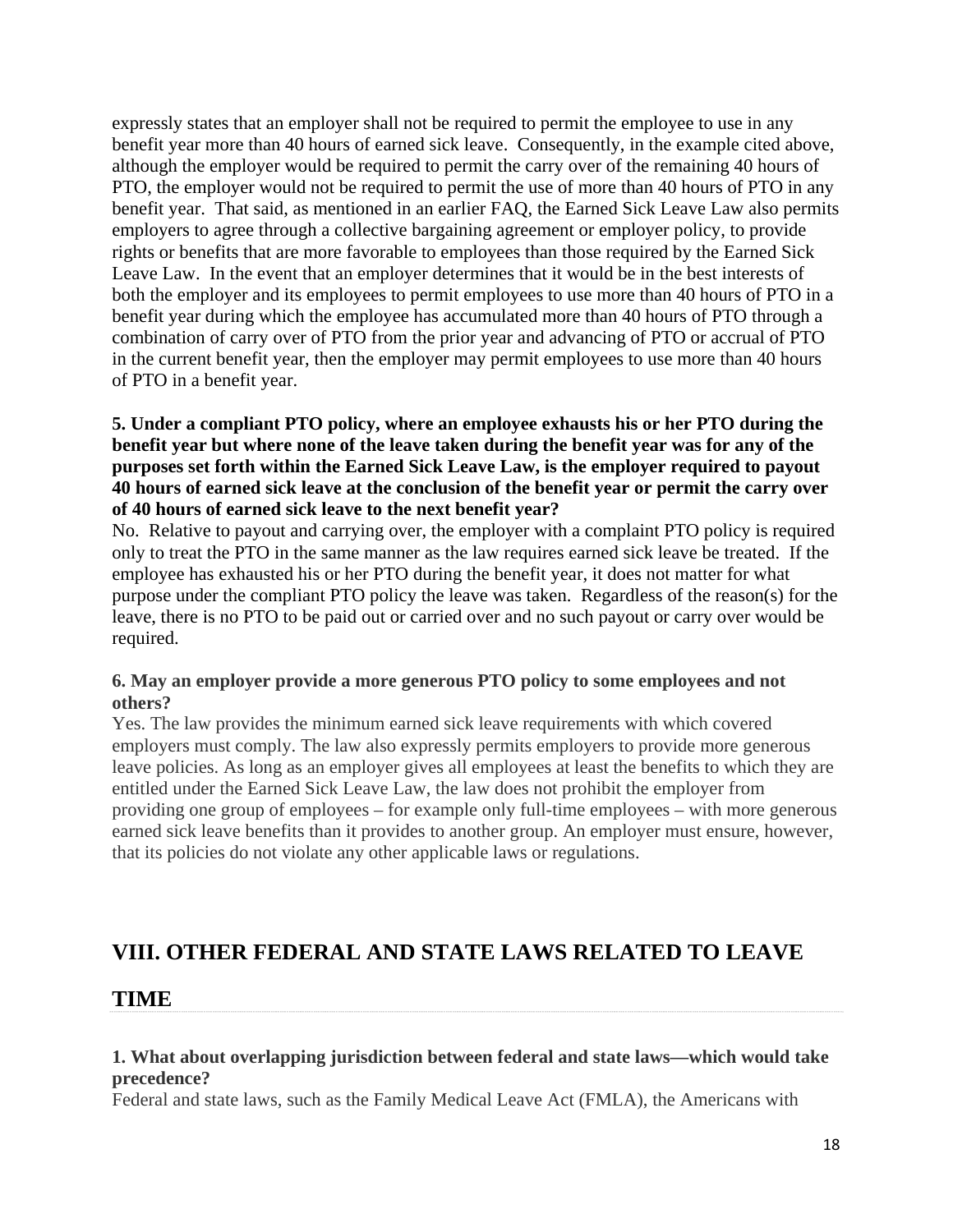Disabilities Act (ADA) and the New Jersey Family Leave Act (NJFLA) take precedence when they require employers to do more than the Earned Sick Leave Law.

# **2. Is leave under the FMLA and the NJFLA paid leave?**

No. These federal and state laws do not require employers to give time off with pay.

# **3. What are some of the other differences between the FMLA, the NJFLA, and the Earned Sick Leave Law?**

The FMLA and NJFLA provide qualified employees with 12 weeks of job-protected unpaid leave for specific purposes. The FMLA and NJFLA apply only to employers that meet certain criteria and only eligible employees are entitled to take FMLA and NJFLA leave. For more information concerning the FMLA, visit the U.S. Department of Labor website at **http://www.dol.gov/whd/regs/compliance/whdfs28.pdf**. For more information regarding the NJFLA, visit the Division on Civil Rights website at https://www.nj.gov/oag/dcr/downloads/fact-FLA.pdf.

# **4. Can an employee's use of earned sick leave be counted toward leave entitlements under other laws?**

Yes. An employee's use of earned sick leave may be counted toward concurrent leave under federal or state law, such as the FMLA and the NJFLA.

# **IX. RETALIATION**

# **1. May an employer retaliate against an employee for using earned sick leave?**

No. Retaliation is illegal. An employer may not retaliate against an employee for exercising or attempting to exercise rights under the law.

# **2. What is retaliation?**

Retaliation is any act that is reasonably likely to deter an employee from exercising rights guaranteed under the law and includes any threat, discipline, discharge, demotion, suspension, or reduction in employee hours.

# **3. Does the Earned Sick Leave Law protect an employee from retaliation if the employee mistakenly, but in good faith, alleges a violation of the Earned Sick Leave Law?** Yes.

# **X. NOTICE TO EMPLOYEES**

# **1. Are employers required to give employees notice of their right to earned sick leave?**

Yes. Each employer shall conspicuously post in a place or places accessible to all employees in each of the employer's workplaces the notification issued by the Commissioner, which shall be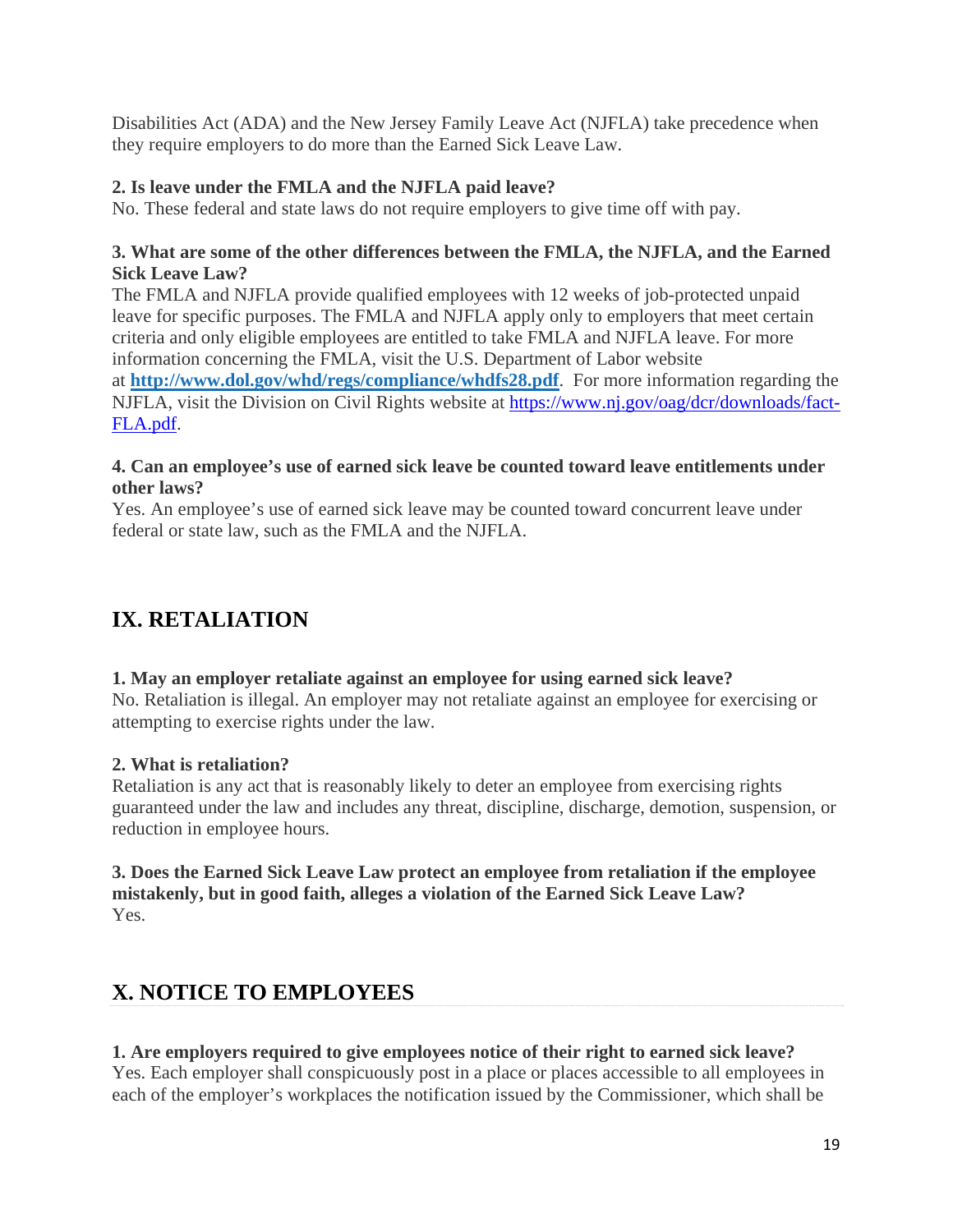made available by the Commissioner on the Department's website and made available in hard copy upon request, and which shall include the amount of earned sick leave to which employees are entitled, the terms of its use, and remedies provided in the Earned Sick Leave Law and rules promulgated in accordance with the law to employees if an employer fails to provide the required earned sick leave or retaliates against an employee for exercising his or her rights under the Earned Sick Leave Law or the rules promulgated in accordance with the law.

#### **2. When must the employer provide employees with the notice of employee rights?**

Each employer shall provide each employee a written copy of the notification:

1. Not later than 30 days after the form of the notification is issued by the Commissioner;

2. At the time of the employee's hiring, if the employee is hired after the issuance of the notification by the Commissioner; and

3. Upon the first request of an employee.

#### **3. May an employer satisfy the notification posting and individual distribution requirements through electronic means?**

Yes. In the event that an employer has an internet site or intranet site for exclusive use by its employees and to which all employees have access, posting of the notification on the employer's internet or intranet site shall satisfy the conspicuous posting requirement. Also, providing to an employee via e-mail the notification will satisfy the individual distribution requirement.

# **4. Should an employer save a signed copy of the notice of employee rights or an email receipt for the notice?**

Yes. It would be advisable to keep or maintain records establishing the date the notice was provided to an employee and proof that the notice was received by the employee. Saving signed copies of the notice or email receipts is a good way to document that employers gave employees the required notice.

# **XI. EMPLOYER RECORD KEEPING**

#### **1. What records must an employer keep?**

An employer shall retain all records documenting hours worked by employees and earned sick leave accrued/advanced, used, earned, paid out and carried over by employees.

#### **2. How long must employers keep their records?**

An employer must retain records for five years.

# **XII. COMPLAINTS**